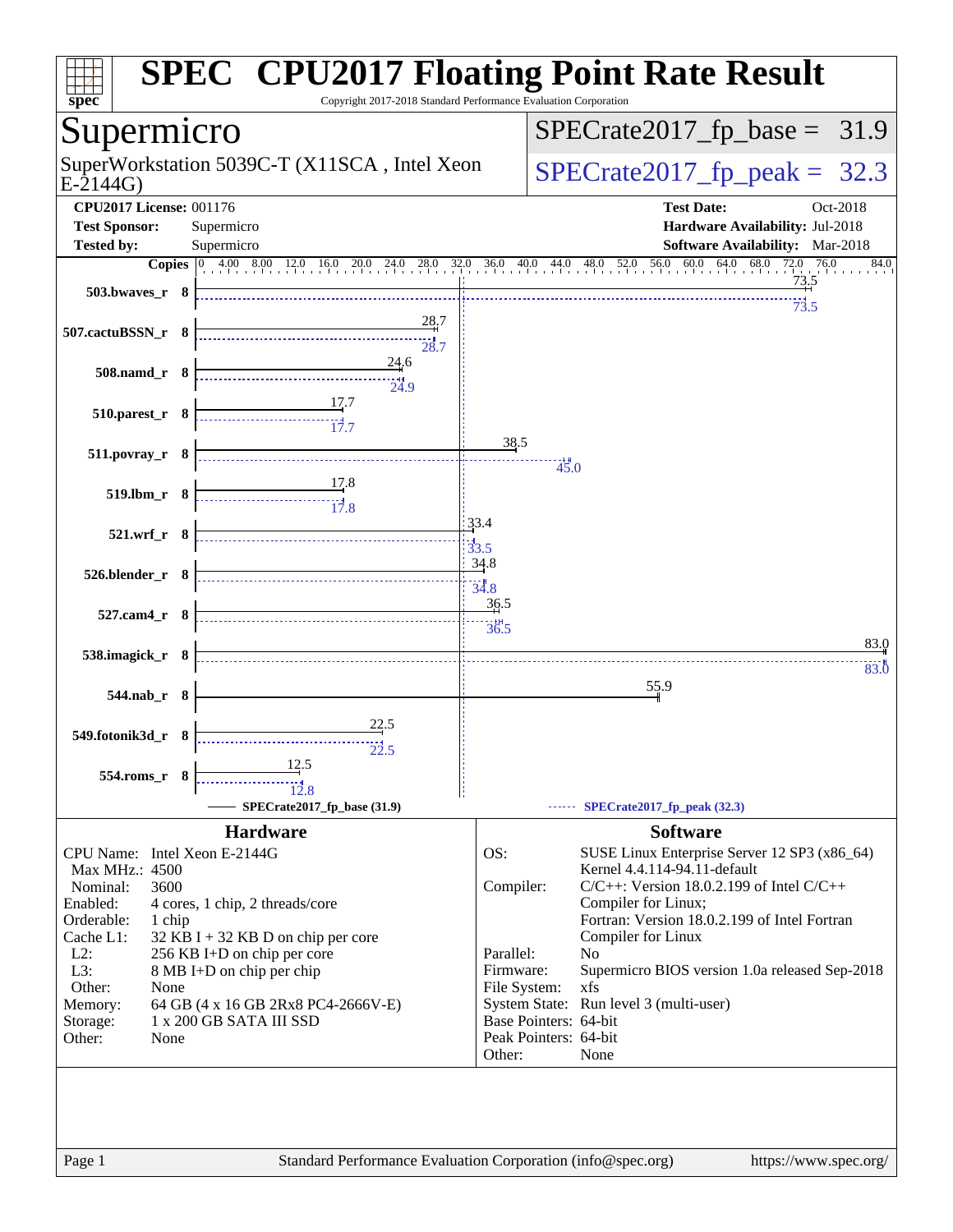

Copyright 2017-2018 Standard Performance Evaluation Corporation

### Supermicro

SuperWorkstation 5039C-T (X11SCA, Intel Xeon  $\big|$  [SPECrate2017\\_fp\\_peak =](http://www.spec.org/auto/cpu2017/Docs/result-fields.html#SPECrate2017fppeak) 32.3

 $SPECTate2017_fp\_base = 31.9$ 

E-2144G)

**[CPU2017 License:](http://www.spec.org/auto/cpu2017/Docs/result-fields.html#CPU2017License)** 001176 **[Test Date:](http://www.spec.org/auto/cpu2017/Docs/result-fields.html#TestDate)** Oct-2018 **[Test Sponsor:](http://www.spec.org/auto/cpu2017/Docs/result-fields.html#TestSponsor)** Supermicro **[Hardware Availability:](http://www.spec.org/auto/cpu2017/Docs/result-fields.html#HardwareAvailability)** Jul-2018 **[Tested by:](http://www.spec.org/auto/cpu2017/Docs/result-fields.html#Testedby)** Supermicro **[Software Availability:](http://www.spec.org/auto/cpu2017/Docs/result-fields.html#SoftwareAvailability)** Mar-2018

#### **[Results Table](http://www.spec.org/auto/cpu2017/Docs/result-fields.html#ResultsTable)**

|                          | <b>Base</b>   |                |       |                |       | <b>Peak</b>    |       |               |                |              |                |              |                |              |
|--------------------------|---------------|----------------|-------|----------------|-------|----------------|-------|---------------|----------------|--------------|----------------|--------------|----------------|--------------|
| <b>Benchmark</b>         | <b>Copies</b> | <b>Seconds</b> | Ratio | <b>Seconds</b> | Ratio | <b>Seconds</b> | Ratio | <b>Copies</b> | <b>Seconds</b> | <b>Ratio</b> | <b>Seconds</b> | <b>Ratio</b> | <b>Seconds</b> | <b>Ratio</b> |
| 503.bwaves_r             | 8             | 1081           | 74.2  | 1092           | 73.5  | 1092           | 73.5  | 8             | 1092           | 73.5         | 1092           | 73.5         | 1092           | 73.5         |
| 507.cactuBSSN r          | 8             | 348            | 29.1  | 352            | 28.7  | 353            | 28.7  | 8             | 354            | 28.6         | 351            | 28.9         | 353            | 28.7         |
| $508$ .namd $r$          | 8             | 309            | 24.6  | 306            | 24.8  | 309            | 24.6  | 8             | 305            | 24.9         | 303            | 25.1         | 309            | 24.6         |
| 510.parest_r             | 8             | 1184           | 17.7  | 1182           | 17.7  | 1182           | 17.7  | 8             | 1182           | 17.7         | 1182           | 17.7         | 1183           | 17.7         |
| $511.povray_r$           | 8             | 485            | 38.5  | 485            | 38.5  | 484            | 38.6  | 8             | 415            | 45.0         | 421            | 44.3         | 414            | 45.1         |
| 519.1bm r                | 8             | 474            | 17.8  | 475            | 17.8  | 475            | 17.8  | 8             | 475            | 17.8         | 475            | 17.7         | 474            | 17.8         |
| $521$ .wrf r             | 8             | 536            | 33.5  | 536            | 33.4  | 537            | 33.4  | 8             | 535            | 33.5         | 535            | 33.5         | 534            | 33.5         |
| 526.blender_r            | 8             | 350            | 34.8  | 350            | 34.8  | 351            | 34.7  | 8             | 351            | 34.7         | 349            | 34.9         | 350            | 34.8         |
| 527.cam4 r               | 8             | 383            | 36.6  | 389            | 35.9  | 383            | 36.5  | 8             | 379            | 36.9         | 387            | 36.2         | 383            | 36.5         |
| 538.imagick_r            | 8             | 240            | 83.0  | 240            | 82.9  | 239            | 83.2  | 8             | 240            | 82.8         | 239            | 83.1         | 240            | 83.0         |
| $544$ .nab_r             | 8             | 241            | 55.9  | 242            | 55.6  | 241            | 55.9  | 8             | 241            | 55.9         | 242            | 55.6         | 241            | 55.9         |
| 549.fotonik3d r          | 8             | 1387           | 22.5  | 1385           | 22.5  | 1387           | 22.5  | 8             | 1385           | 22.5         | 1386           | 22.5         | 1387           | 22.5         |
| 554.roms r               | 8             | 1020           | 12.5  | 1017           | 12.5  | 1017           | 12.5  | 8             | 989            | 12.9         | 991            | <u>12.8</u>  | 991            | 12.8         |
| $SPECrate2017$ fp base = |               |                | 31.9  |                |       |                |       |               |                |              |                |              |                |              |

**[SPECrate2017\\_fp\\_peak =](http://www.spec.org/auto/cpu2017/Docs/result-fields.html#SPECrate2017fppeak) 32.3**

Results appear in the [order in which they were run](http://www.spec.org/auto/cpu2017/Docs/result-fields.html#RunOrder). Bold underlined text [indicates a median measurement](http://www.spec.org/auto/cpu2017/Docs/result-fields.html#Median).

#### **[Submit Notes](http://www.spec.org/auto/cpu2017/Docs/result-fields.html#SubmitNotes)**

 The taskset mechanism was used to bind copies to processors. The config file option 'submit' was used to generate taskset commands to bind each copy to a specific processor. For details, please see the config file.

#### **[Operating System Notes](http://www.spec.org/auto/cpu2017/Docs/result-fields.html#OperatingSystemNotes)**

Stack size set to unlimited using "ulimit -s unlimited"

#### **[General Notes](http://www.spec.org/auto/cpu2017/Docs/result-fields.html#GeneralNotes)**

Environment variables set by runcpu before the start of the run: LD\_LIBRARY\_PATH = "/home/cpu2017/lib/ia32:/home/cpu2017/lib/intel64:/home/cpu2017/je5.0.1-32:/home/cpu2017/je5.0.1-64"

 Binaries compiled on a system with 1x Intel Core i7-6700K CPU + 32GB RAM memory using Redhat Enterprise Linux 7.5 Transparent Huge Pages enabled by default Prior to runcpu invocation Filesystem page cache synced and cleared with: sync; echo 3> /proc/sys/vm/drop\_caches

 Yes: The test sponsor attests, as of date of publication, that CVE-2017-5754 (Meltdown) is mitigated in the system as tested and documented.

| Page 2 | Standard Performance Evaluation Corporation (info@spec.org) | https://www.spec.org/ |
|--------|-------------------------------------------------------------|-----------------------|
|        |                                                             |                       |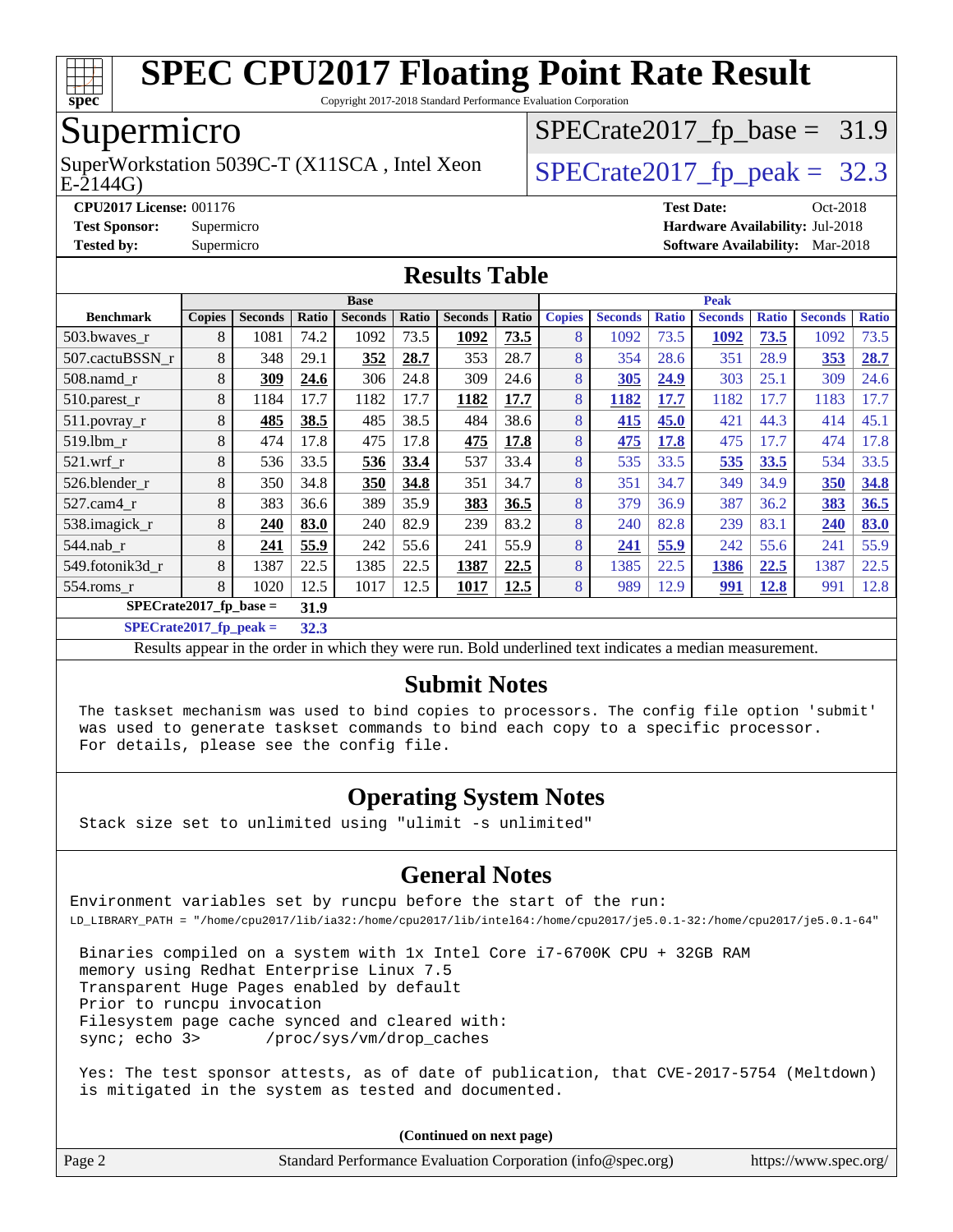

Copyright 2017-2018 Standard Performance Evaluation Corporation

#### Supermicro

SuperWorkstation 5039C-T (X11SCA, Intel Xeon  $\big|$  [SPECrate2017\\_fp\\_peak =](http://www.spec.org/auto/cpu2017/Docs/result-fields.html#SPECrate2017fppeak) 32.3

 $SPECTate2017_fp\_base = 31.9$ 

E-2144G)

**[CPU2017 License:](http://www.spec.org/auto/cpu2017/Docs/result-fields.html#CPU2017License)** 001176 **[Test Date:](http://www.spec.org/auto/cpu2017/Docs/result-fields.html#TestDate)** Oct-2018 **[Test Sponsor:](http://www.spec.org/auto/cpu2017/Docs/result-fields.html#TestSponsor)** Supermicro **[Hardware Availability:](http://www.spec.org/auto/cpu2017/Docs/result-fields.html#HardwareAvailability)** Jul-2018 **[Tested by:](http://www.spec.org/auto/cpu2017/Docs/result-fields.html#Testedby)** Supermicro **[Software Availability:](http://www.spec.org/auto/cpu2017/Docs/result-fields.html#SoftwareAvailability)** Mar-2018

#### **[General Notes \(Continued\)](http://www.spec.org/auto/cpu2017/Docs/result-fields.html#GeneralNotes)**

 Yes: The test sponsor attests, as of date of publication, that CVE-2017-5753 (Spectre variant 1) is mitigated in the system as tested and documented. Yes: The test sponsor attests, as of date of publication, that CVE-2017-5715 (Spectre variant 2) is mitigated in the system as tested and documented.

#### **[Platform Notes](http://www.spec.org/auto/cpu2017/Docs/result-fields.html#PlatformNotes)**

Page 3 Standard Performance Evaluation Corporation [\(info@spec.org\)](mailto:info@spec.org) <https://www.spec.org/> Sysinfo program /home/cpu2017/bin/sysinfo Rev: r5974 of 2018-05-19 9bcde8f2999c33d61f64985e45859ea9 running on linux-65nv Tue Oct 16 21:10:01 2018 SUT (System Under Test) info as seen by some common utilities. For more information on this section, see <https://www.spec.org/cpu2017/Docs/config.html#sysinfo> From /proc/cpuinfo model name : Intel(R) Xeon(R) E-2144G CPU @ 3.60GHz 1 "physical id"s (chips) 8 "processors" cores, siblings (Caution: counting these is hw and system dependent. The following excerpts from /proc/cpuinfo might not be reliable. Use with caution.) cpu cores : 4 siblings : 8 physical 0: cores 0 1 2 3 From lscpu: Architecture: x86\_64 CPU op-mode(s): 32-bit, 64-bit Byte Order: Little Endian  $CPU(s):$  8 On-line CPU(s) list: 0-7 Thread(s) per core: 2 Core(s) per socket: 4  $Sockets(s):$  1 NUMA node(s): 1 Vendor ID: GenuineIntel CPU family: 6 Model: 158 Model name:  $Intel(R)$  Xeon(R) E-2144G CPU @ 3.60GHz Stepping: 10 CPU MHz: 4429.375<br>
CPU max MHz: 4500.0000  $CPU$  max  $MHz$ : CPU min MHz: 800.0000 BogoMIPS: 7199.97 Virtualization: VT-x L1d cache: 32K **(Continued on next page)**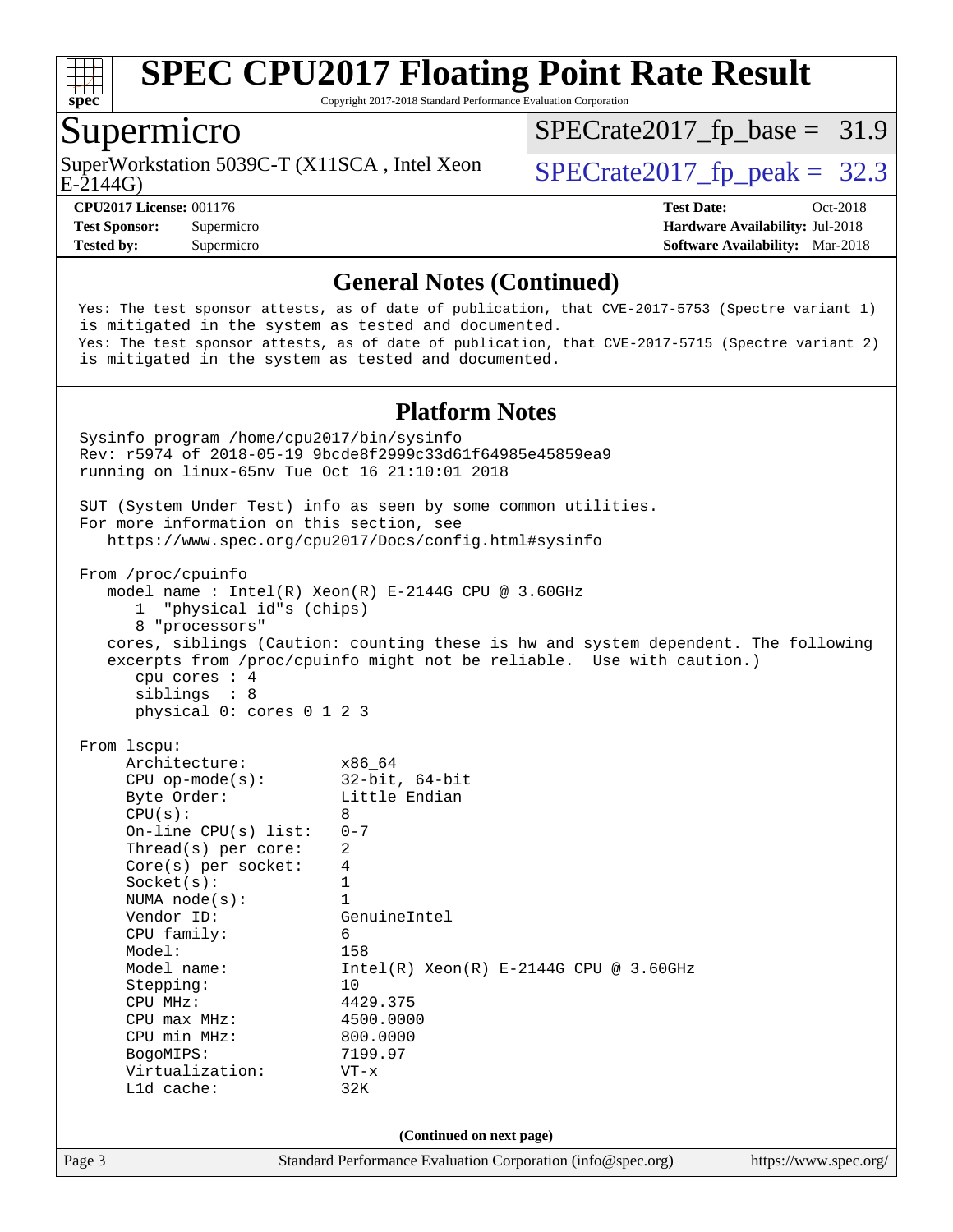

Copyright 2017-2018 Standard Performance Evaluation Corporation

#### Supermicro

E-2144G) SuperWorkstation 5039C-T (X11SCA, Intel Xeon  $\big|$  [SPECrate2017\\_fp\\_peak =](http://www.spec.org/auto/cpu2017/Docs/result-fields.html#SPECrate2017fppeak) 32.3

 $SPECTate2017_fp\_base = 31.9$ 

#### **[CPU2017 License:](http://www.spec.org/auto/cpu2017/Docs/result-fields.html#CPU2017License)** 001176 **[Test Date:](http://www.spec.org/auto/cpu2017/Docs/result-fields.html#TestDate)** Oct-2018

**[Test Sponsor:](http://www.spec.org/auto/cpu2017/Docs/result-fields.html#TestSponsor)** Supermicro **[Hardware Availability:](http://www.spec.org/auto/cpu2017/Docs/result-fields.html#HardwareAvailability)** Jul-2018 **[Tested by:](http://www.spec.org/auto/cpu2017/Docs/result-fields.html#Testedby)** Supermicro **[Software Availability:](http://www.spec.org/auto/cpu2017/Docs/result-fields.html#SoftwareAvailability)** Mar-2018

#### **[Platform Notes \(Continued\)](http://www.spec.org/auto/cpu2017/Docs/result-fields.html#PlatformNotes)**

L1i cache: 32K L2 cache: 256K L3 cache: 8192K NUMA node0 CPU(s): 0-7 Flags: fpu vme de pse tsc msr pae mce cx8 apic sep mtrr pge mca cmov

 pat pse36 clflush dts acpi mmx fxsr sse sse2 ss ht tm pbe syscall nx pdpe1gb rdtscp lm constant\_tsc art arch\_perfmon pebs bts rep\_good nopl xtopology nonstop\_tsc aperfmperf eagerfpu pni pclmulqdq dtes64 monitor ds\_cpl vmx smx est tm2 ssse3 sdbg fma cx16 xtpr pdcm pcid sse4\_1 sse4\_2 x2apic movbe popcnt tsc\_deadline\_timer aes xsave avx f16c rdrand lahf\_lm abm 3dnowprefetch ida arat epb invpcid\_single pln pts dtherm hwp hwp\_notify hwp\_act\_window hwp\_epp intel\_pt rsb\_ctxsw spec\_ctrl retpoline kaiser tpr\_shadow vnmi flexpriority ept vpid fsgsbase tsc\_adjust bmi1 hle avx2 smep bmi2 erms invpcid rtm mpx rdseed adx smap clflushopt xsaveopt xsavec xgetbv1

 /proc/cpuinfo cache data cache size : 8192 KB

 From numactl --hardware WARNING: a numactl 'node' might or might not correspond to a physical chip.

 available: 1 nodes (0) node 0 cpus: 0 1 2 3 4 5 6 7 node 0 size: 64284 MB node 0 free: 52698 MB node distances: node 0

 From /proc/meminfo MemTotal: 65826848 kB HugePages\_Total: 0 Hugepagesize: 2048 kB

From /etc/\*release\* /etc/\*version\*

 SuSE-release: SUSE Linux Enterprise Server 12 (x86\_64)

VERSION = 12

0: 10

PATCHLEVEL = 3

 # This file is deprecated and will be removed in a future service pack or release. # Please check /etc/os-release for details about this release.

 os-release: NAME="SLES" VERSION="12-SP3"

 VERSION\_ID="12.3" PRETTY\_NAME="SUSE Linux Enterprise Server 12 SP3" ID="sles"

 ANSI\_COLOR="0;32" CPE\_NAME="cpe:/o:suse:sles:12:sp3"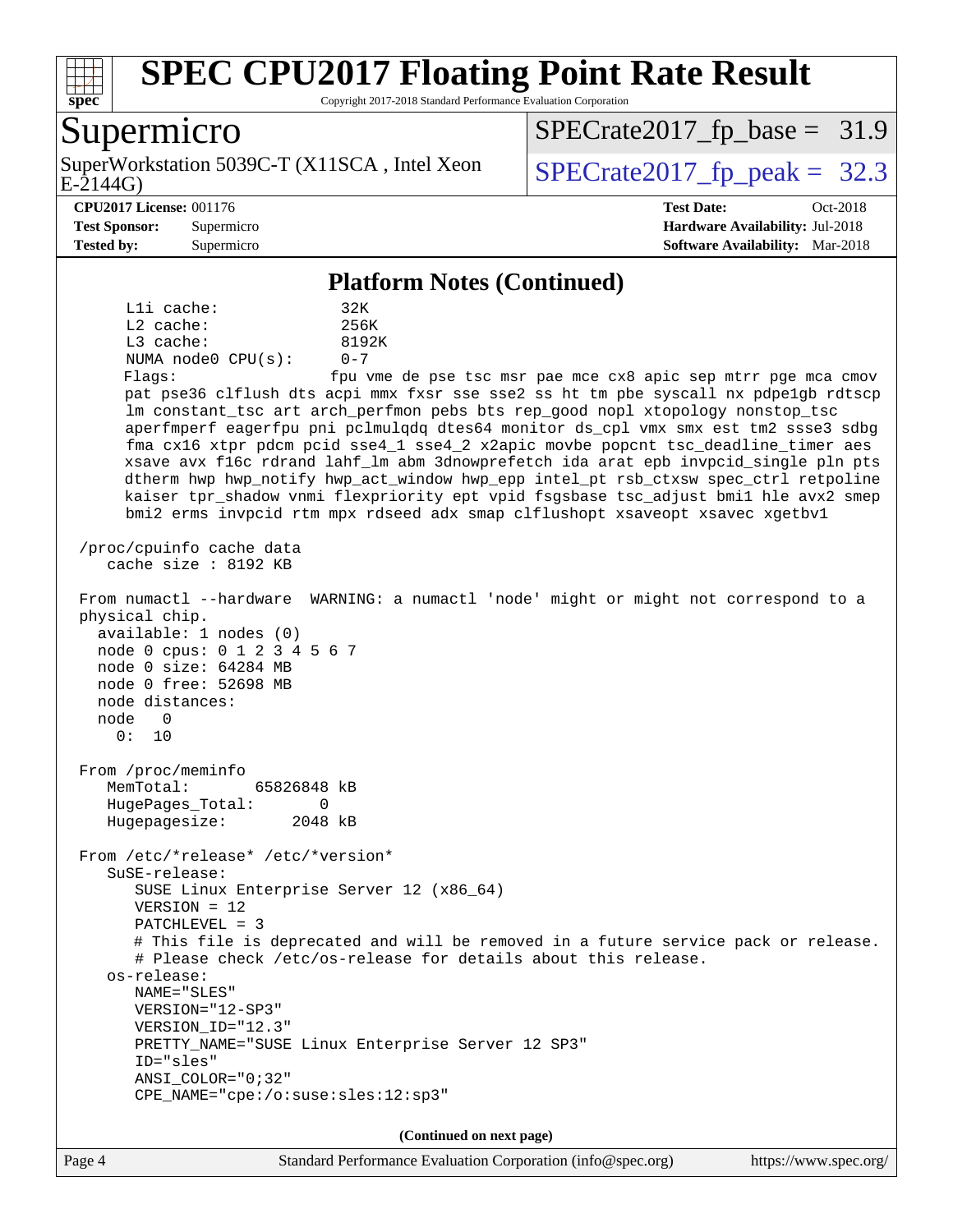

Copyright 2017-2018 Standard Performance Evaluation Corporation

#### Supermicro

E-2144G) SuperWorkstation 5039C-T (X11SCA, Intel Xeon  $\big|$  [SPECrate2017\\_fp\\_peak =](http://www.spec.org/auto/cpu2017/Docs/result-fields.html#SPECrate2017fppeak) 32.3

 $SPECTate2017_fp\_base = 31.9$ 

**[Tested by:](http://www.spec.org/auto/cpu2017/Docs/result-fields.html#Testedby)** Supermicro **[Software Availability:](http://www.spec.org/auto/cpu2017/Docs/result-fields.html#SoftwareAvailability)** Mar-2018

**[CPU2017 License:](http://www.spec.org/auto/cpu2017/Docs/result-fields.html#CPU2017License)** 001176 **[Test Date:](http://www.spec.org/auto/cpu2017/Docs/result-fields.html#TestDate)** Oct-2018 **[Test Sponsor:](http://www.spec.org/auto/cpu2017/Docs/result-fields.html#TestSponsor)** Supermicro **[Hardware Availability:](http://www.spec.org/auto/cpu2017/Docs/result-fields.html#HardwareAvailability)** Jul-2018

#### **[Platform Notes \(Continued\)](http://www.spec.org/auto/cpu2017/Docs/result-fields.html#PlatformNotes)**

uname -a:

 Linux linux-65nv 4.4.114-94.11-default #1 SMP Thu Feb 1 19:28:26 UTC 2018 (4309ff9) x86\_64 x86\_64 x86\_64 GNU/Linux

Kernel self-reported vulnerability status:

 CVE-2017-5754 (Meltdown): Mitigation: PTI CVE-2017-5753 (Spectre variant 1): Mitigation: Barriers CVE-2017-5715 (Spectre variant 2): Mitigation: IBRS+IBPB

run-level 3 Oct 16 11:45

 SPEC is set to: /home/cpu2017 Filesystem Type Size Used Avail Use% Mounted on /dev/sda3 xfs 145G 33G 112G 23% /home

 Additional information from dmidecode follows. WARNING: Use caution when you interpret this section. The 'dmidecode' program reads system data which is "intended to allow hardware to be accurately determined", but the intent may not be met, as there are frequent changes to hardware, firmware, and the "DMTF SMBIOS" standard. BIOS American Megatrends Inc. 1.0a 09/27/2018 Memory: 4x Micron 18ADF2G72AZ-2G6H1R 16 GB 2 rank 2667

(End of data from sysinfo program)

#### **[Compiler Version Notes](http://www.spec.org/auto/cpu2017/Docs/result-fields.html#CompilerVersionNotes)**

| icc (ICC) 18.0.2 20180210<br>Copyright (C) 1985-2018 Intel Corporation. All rights reserved.<br>519.1bm r(peak)<br>CC.<br>$\text{icc}$ (ICC) 18.0.2 20180210<br>Copyright (C) 1985-2018 Intel Corporation. All rights reserved.<br>CXXC 508. namd $r(base)$ 510. parest $r(base, peak)$<br>(Continued on next page) | Page 5 |
|---------------------------------------------------------------------------------------------------------------------------------------------------------------------------------------------------------------------------------------------------------------------------------------------------------------------|--------|
|                                                                                                                                                                                                                                                                                                                     |        |
|                                                                                                                                                                                                                                                                                                                     |        |
|                                                                                                                                                                                                                                                                                                                     |        |
|                                                                                                                                                                                                                                                                                                                     |        |
|                                                                                                                                                                                                                                                                                                                     |        |
| 519.1bm_r(base) 538.imagick_r(base, peak) 544.nab_r(base, peak)<br>CC.                                                                                                                                                                                                                                              |        |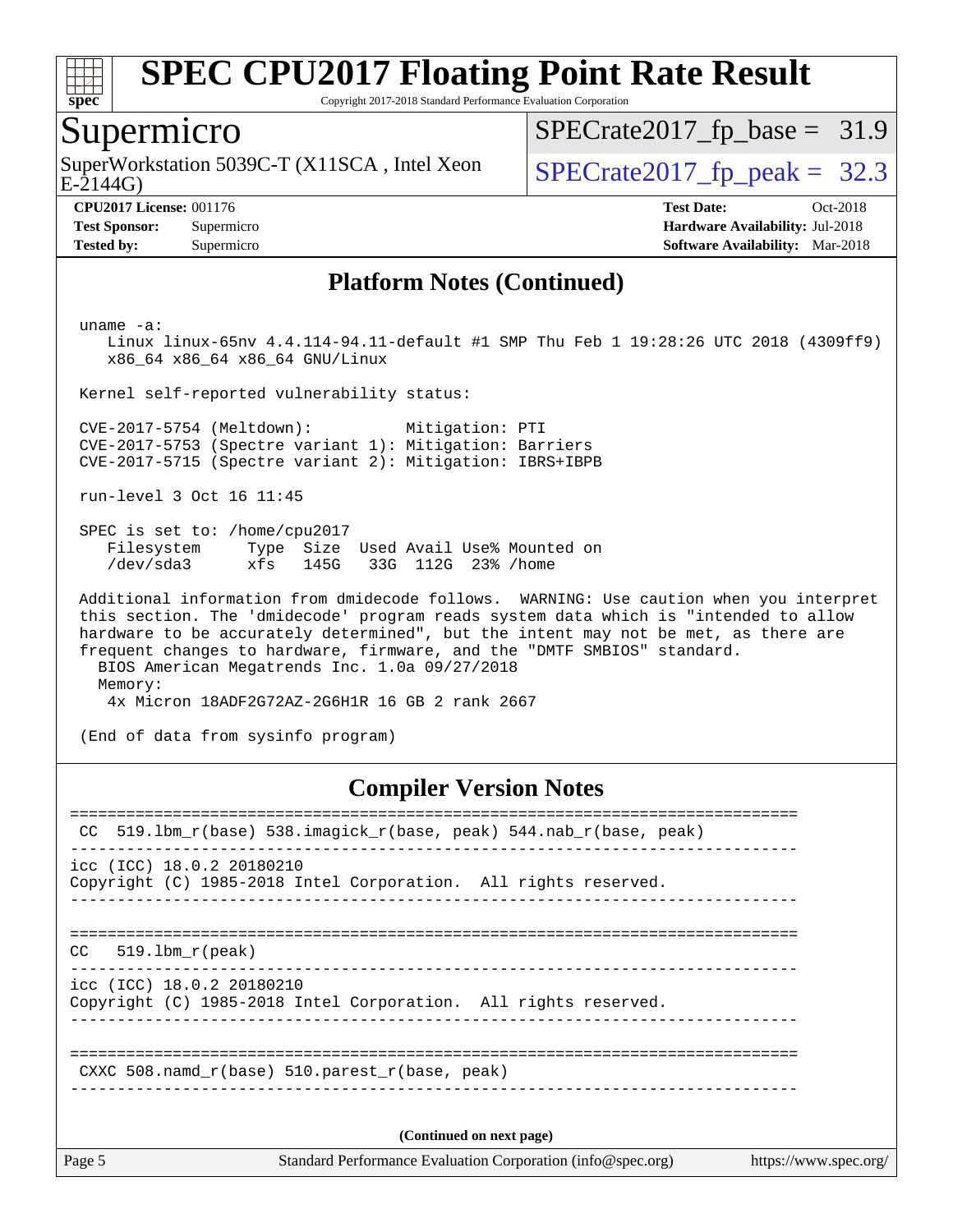

Copyright 2017-2018 Standard Performance Evaluation Corporation

## Supermicro

E-2144G) SuperWorkstation 5039C-T (X11SCA, Intel Xeon  $SPECrate2017_fp\_peak = 32.3$ 

[SPECrate2017\\_fp\\_base =](http://www.spec.org/auto/cpu2017/Docs/result-fields.html#SPECrate2017fpbase) 31.9

**[CPU2017 License:](http://www.spec.org/auto/cpu2017/Docs/result-fields.html#CPU2017License)** 001176 **[Test Date:](http://www.spec.org/auto/cpu2017/Docs/result-fields.html#TestDate)** Oct-2018 **[Test Sponsor:](http://www.spec.org/auto/cpu2017/Docs/result-fields.html#TestSponsor)** Supermicro **[Hardware Availability:](http://www.spec.org/auto/cpu2017/Docs/result-fields.html#HardwareAvailability)** Jul-2018 **[Tested by:](http://www.spec.org/auto/cpu2017/Docs/result-fields.html#Testedby)** Supermicro **[Software Availability:](http://www.spec.org/auto/cpu2017/Docs/result-fields.html#SoftwareAvailability)** Mar-2018

#### **[Compiler Version Notes \(Continued\)](http://www.spec.org/auto/cpu2017/Docs/result-fields.html#CompilerVersionNotes)**

| icpc (ICC) 18.0.2 20180210<br>Copyright (C) 1985-2018 Intel Corporation. All rights reserved.    |  |  |
|--------------------------------------------------------------------------------------------------|--|--|
|                                                                                                  |  |  |
|                                                                                                  |  |  |
| $CXXC 508.namd_r (peak)$                                                                         |  |  |
| icpc (ICC) 18.0.2 20180210<br>Copyright (C) 1985-2018 Intel Corporation. All rights reserved.    |  |  |
|                                                                                                  |  |  |
| 511.povray_r(base) 526.blender_r(base, peak)<br>CC.                                              |  |  |
| icpc (ICC) 18.0.2 20180210<br>Copyright (C) 1985-2018 Intel Corporation. All rights reserved.    |  |  |
| icc (ICC) 18.0.2 20180210                                                                        |  |  |
| Copyright (C) 1985-2018 Intel Corporation. All rights reserved.                                  |  |  |
|                                                                                                  |  |  |
| $511. povray_r (peak)$<br>CC                                                                     |  |  |
| icpc (ICC) 18.0.2 20180210                                                                       |  |  |
| Copyright (C) 1985-2018 Intel Corporation. All rights reserved.<br>icc (ICC) 18.0.2 20180210     |  |  |
| Copyright (C) 1985-2018 Intel Corporation. All rights reserved.                                  |  |  |
|                                                                                                  |  |  |
| FC 507.cactuBSSN_r(base, peak)                                                                   |  |  |
| icpc (ICC) 18.0.2 20180210                                                                       |  |  |
| Copyright (C) 1985-2018 Intel Corporation. All rights reserved.<br>icc (ICC) 18.0.2 20180210     |  |  |
| Copyright (C) 1985-2018 Intel Corporation. All rights reserved.<br>ifort (IFORT) 18.0.2 20180210 |  |  |
| Copyright (C) 1985-2018 Intel Corporation. All rights reserved.                                  |  |  |
|                                                                                                  |  |  |
| 503.bwaves_r(base, peak) 549.fotonik3d_r(base, peak) 554.roms_r(base)<br>FC                      |  |  |
| ifort (IFORT) 18.0.2 20180210                                                                    |  |  |
| Copyright (C) 1985-2018 Intel Corporation. All rights reserved.                                  |  |  |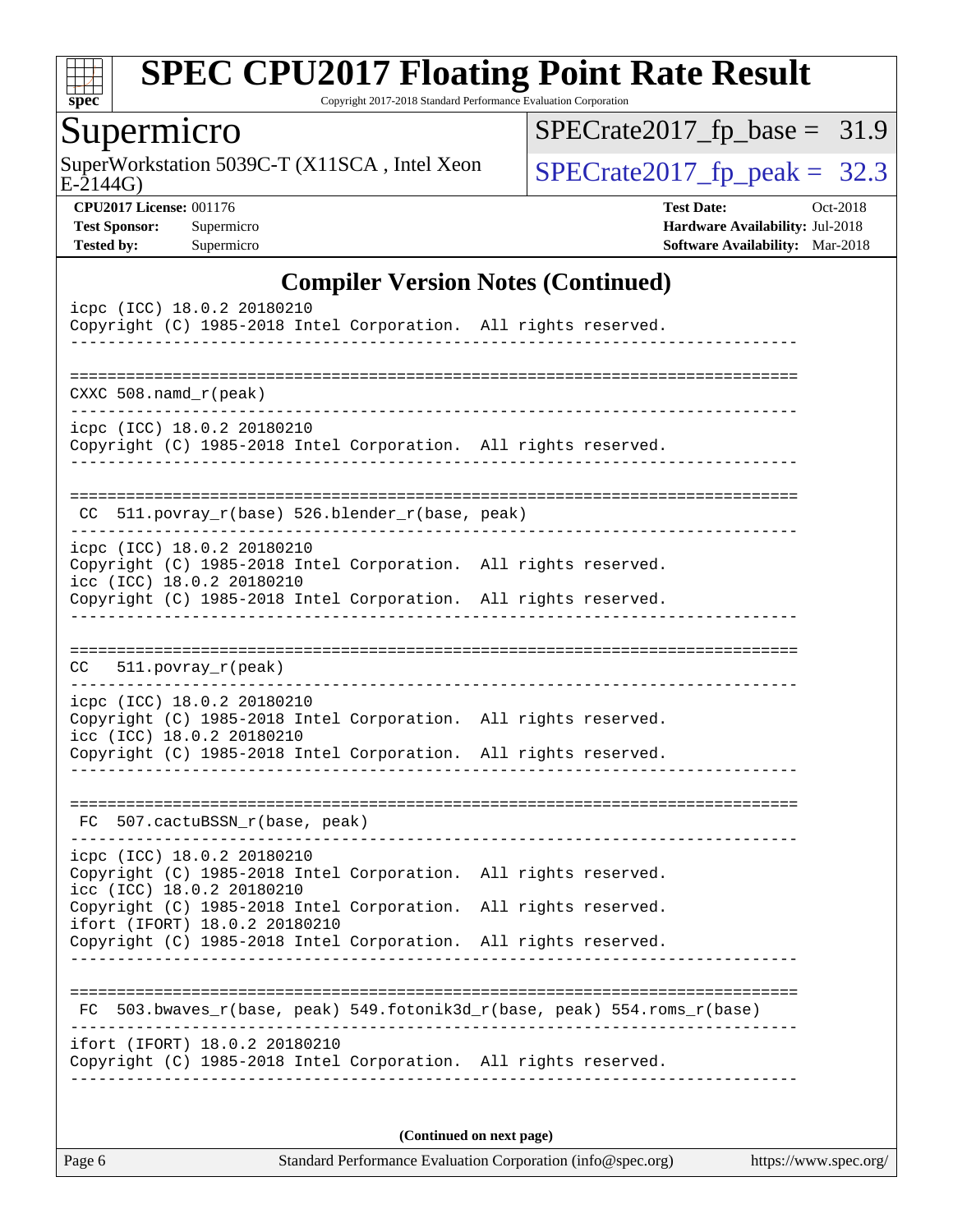

Copyright 2017-2018 Standard Performance Evaluation Corporation

#### Supermicro

E-2144G) SuperWorkstation 5039C-T (X11SCA, Intel Xeon  $\big|$  [SPECrate2017\\_fp\\_peak =](http://www.spec.org/auto/cpu2017/Docs/result-fields.html#SPECrate2017fppeak) 32.3

[SPECrate2017\\_fp\\_base =](http://www.spec.org/auto/cpu2017/Docs/result-fields.html#SPECrate2017fpbase) 31.9

**[CPU2017 License:](http://www.spec.org/auto/cpu2017/Docs/result-fields.html#CPU2017License)** 001176 **[Test Date:](http://www.spec.org/auto/cpu2017/Docs/result-fields.html#TestDate)** Oct-2018 **[Test Sponsor:](http://www.spec.org/auto/cpu2017/Docs/result-fields.html#TestSponsor)** Supermicro **[Hardware Availability:](http://www.spec.org/auto/cpu2017/Docs/result-fields.html#HardwareAvailability)** Jul-2018 **[Tested by:](http://www.spec.org/auto/cpu2017/Docs/result-fields.html#Testedby)** Supermicro **[Software Availability:](http://www.spec.org/auto/cpu2017/Docs/result-fields.html#SoftwareAvailability)** Mar-2018

#### **[Compiler Version Notes \(Continued\)](http://www.spec.org/auto/cpu2017/Docs/result-fields.html#CompilerVersionNotes)**

| FC<br>554.roms r(peak)                                                                                                                                                                           |  |
|--------------------------------------------------------------------------------------------------------------------------------------------------------------------------------------------------|--|
| ifort (IFORT) 18.0.2 20180210<br>Copyright (C) 1985-2018 Intel Corporation. All rights reserved.                                                                                                 |  |
| 521.wrf $r(base)$ 527.cam4 $r(base)$<br>CC                                                                                                                                                       |  |
| ifort (IFORT) 18.0.2 20180210<br>Copyright (C) 1985-2018 Intel Corporation. All rights reserved.<br>icc (ICC) 18.0.2 20180210<br>Copyright (C) 1985-2018 Intel Corporation. All rights reserved. |  |
| 521.wrf $r(\text{peak})$ 527.cam4 $r(\text{peak})$<br>CC                                                                                                                                         |  |
| ifort (IFORT) 18.0.2 20180210<br>Copyright (C) 1985-2018 Intel Corporation. All rights reserved.<br>icc (ICC) 18.0.2 20180210<br>Copyright (C) 1985-2018 Intel Corporation. All rights reserved. |  |
|                                                                                                                                                                                                  |  |

#### **[Base Compiler Invocation](http://www.spec.org/auto/cpu2017/Docs/result-fields.html#BaseCompilerInvocation)**

[C benchmarks](http://www.spec.org/auto/cpu2017/Docs/result-fields.html#Cbenchmarks): [icc -m64 -std=c11](http://www.spec.org/cpu2017/results/res2018q4/cpu2017-20181029-09418.flags.html#user_CCbase_intel_icc_64bit_c11_33ee0cdaae7deeeab2a9725423ba97205ce30f63b9926c2519791662299b76a0318f32ddfffdc46587804de3178b4f9328c46fa7c2b0cd779d7a61945c91cd35)

[C++ benchmarks:](http://www.spec.org/auto/cpu2017/Docs/result-fields.html#CXXbenchmarks) [icpc -m64](http://www.spec.org/cpu2017/results/res2018q4/cpu2017-20181029-09418.flags.html#user_CXXbase_intel_icpc_64bit_4ecb2543ae3f1412ef961e0650ca070fec7b7afdcd6ed48761b84423119d1bf6bdf5cad15b44d48e7256388bc77273b966e5eb805aefd121eb22e9299b2ec9d9)

[Fortran benchmarks](http://www.spec.org/auto/cpu2017/Docs/result-fields.html#Fortranbenchmarks): [ifort -m64](http://www.spec.org/cpu2017/results/res2018q4/cpu2017-20181029-09418.flags.html#user_FCbase_intel_ifort_64bit_24f2bb282fbaeffd6157abe4f878425411749daecae9a33200eee2bee2fe76f3b89351d69a8130dd5949958ce389cf37ff59a95e7a40d588e8d3a57e0c3fd751)

[Benchmarks using both Fortran and C](http://www.spec.org/auto/cpu2017/Docs/result-fields.html#BenchmarksusingbothFortranandC): [ifort -m64](http://www.spec.org/cpu2017/results/res2018q4/cpu2017-20181029-09418.flags.html#user_CC_FCbase_intel_ifort_64bit_24f2bb282fbaeffd6157abe4f878425411749daecae9a33200eee2bee2fe76f3b89351d69a8130dd5949958ce389cf37ff59a95e7a40d588e8d3a57e0c3fd751) [icc -m64 -std=c11](http://www.spec.org/cpu2017/results/res2018q4/cpu2017-20181029-09418.flags.html#user_CC_FCbase_intel_icc_64bit_c11_33ee0cdaae7deeeab2a9725423ba97205ce30f63b9926c2519791662299b76a0318f32ddfffdc46587804de3178b4f9328c46fa7c2b0cd779d7a61945c91cd35)

[Benchmarks using both C and C++](http://www.spec.org/auto/cpu2017/Docs/result-fields.html#BenchmarksusingbothCandCXX): [icpc -m64](http://www.spec.org/cpu2017/results/res2018q4/cpu2017-20181029-09418.flags.html#user_CC_CXXbase_intel_icpc_64bit_4ecb2543ae3f1412ef961e0650ca070fec7b7afdcd6ed48761b84423119d1bf6bdf5cad15b44d48e7256388bc77273b966e5eb805aefd121eb22e9299b2ec9d9) [icc -m64 -std=c11](http://www.spec.org/cpu2017/results/res2018q4/cpu2017-20181029-09418.flags.html#user_CC_CXXbase_intel_icc_64bit_c11_33ee0cdaae7deeeab2a9725423ba97205ce30f63b9926c2519791662299b76a0318f32ddfffdc46587804de3178b4f9328c46fa7c2b0cd779d7a61945c91cd35)

[Benchmarks using Fortran, C, and C++:](http://www.spec.org/auto/cpu2017/Docs/result-fields.html#BenchmarksusingFortranCandCXX) [icpc -m64](http://www.spec.org/cpu2017/results/res2018q4/cpu2017-20181029-09418.flags.html#user_CC_CXX_FCbase_intel_icpc_64bit_4ecb2543ae3f1412ef961e0650ca070fec7b7afdcd6ed48761b84423119d1bf6bdf5cad15b44d48e7256388bc77273b966e5eb805aefd121eb22e9299b2ec9d9) [icc -m64 -std=c11](http://www.spec.org/cpu2017/results/res2018q4/cpu2017-20181029-09418.flags.html#user_CC_CXX_FCbase_intel_icc_64bit_c11_33ee0cdaae7deeeab2a9725423ba97205ce30f63b9926c2519791662299b76a0318f32ddfffdc46587804de3178b4f9328c46fa7c2b0cd779d7a61945c91cd35) [ifort -m64](http://www.spec.org/cpu2017/results/res2018q4/cpu2017-20181029-09418.flags.html#user_CC_CXX_FCbase_intel_ifort_64bit_24f2bb282fbaeffd6157abe4f878425411749daecae9a33200eee2bee2fe76f3b89351d69a8130dd5949958ce389cf37ff59a95e7a40d588e8d3a57e0c3fd751)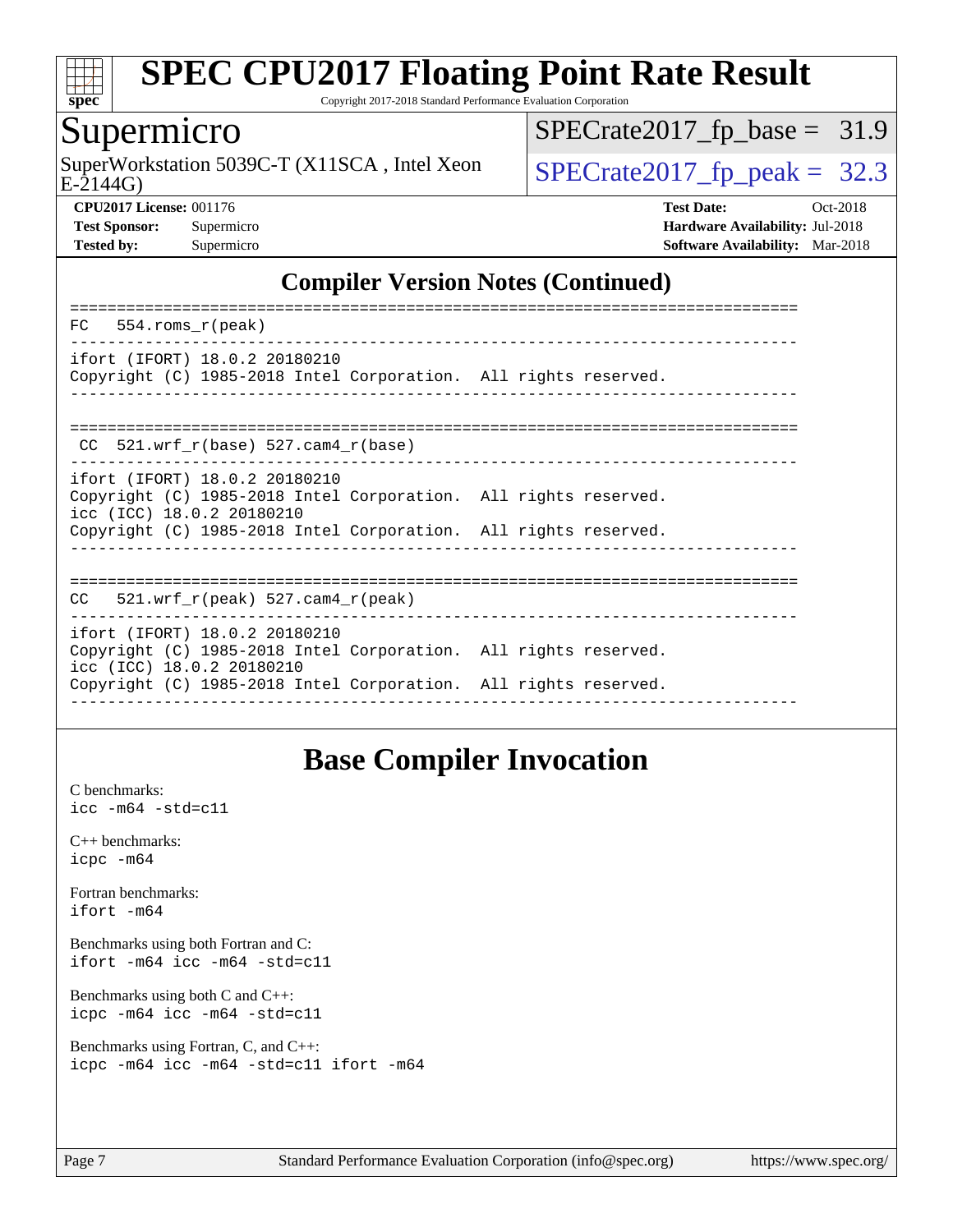

Copyright 2017-2018 Standard Performance Evaluation Corporation

#### Supermicro

SuperWorkstation 5039C-T (X11SCA, Intel Xeon<br>E-2144G)

 $SPECrate2017_fp\_base = 31.9$ 

**[Tested by:](http://www.spec.org/auto/cpu2017/Docs/result-fields.html#Testedby)** Supermicro **[Software Availability:](http://www.spec.org/auto/cpu2017/Docs/result-fields.html#SoftwareAvailability)** Mar-2018

 $SPECTate 2017_f p_peak = 32.3$ 

**[CPU2017 License:](http://www.spec.org/auto/cpu2017/Docs/result-fields.html#CPU2017License)** 001176 **[Test Date:](http://www.spec.org/auto/cpu2017/Docs/result-fields.html#TestDate)** Oct-2018 **[Test Sponsor:](http://www.spec.org/auto/cpu2017/Docs/result-fields.html#TestSponsor)** Supermicro **[Hardware Availability:](http://www.spec.org/auto/cpu2017/Docs/result-fields.html#HardwareAvailability)** Jul-2018

### **[Base Portability Flags](http://www.spec.org/auto/cpu2017/Docs/result-fields.html#BasePortabilityFlags)**

 503.bwaves\_r: [-DSPEC\\_LP64](http://www.spec.org/cpu2017/results/res2018q4/cpu2017-20181029-09418.flags.html#suite_basePORTABILITY503_bwaves_r_DSPEC_LP64) 507.cactuBSSN\_r: [-DSPEC\\_LP64](http://www.spec.org/cpu2017/results/res2018q4/cpu2017-20181029-09418.flags.html#suite_basePORTABILITY507_cactuBSSN_r_DSPEC_LP64) 508.namd\_r: [-DSPEC\\_LP64](http://www.spec.org/cpu2017/results/res2018q4/cpu2017-20181029-09418.flags.html#suite_basePORTABILITY508_namd_r_DSPEC_LP64) 510.parest\_r: [-DSPEC\\_LP64](http://www.spec.org/cpu2017/results/res2018q4/cpu2017-20181029-09418.flags.html#suite_basePORTABILITY510_parest_r_DSPEC_LP64) 511.povray\_r: [-DSPEC\\_LP64](http://www.spec.org/cpu2017/results/res2018q4/cpu2017-20181029-09418.flags.html#suite_basePORTABILITY511_povray_r_DSPEC_LP64) 519.lbm\_r: [-DSPEC\\_LP64](http://www.spec.org/cpu2017/results/res2018q4/cpu2017-20181029-09418.flags.html#suite_basePORTABILITY519_lbm_r_DSPEC_LP64) 521.wrf\_r: [-DSPEC\\_LP64](http://www.spec.org/cpu2017/results/res2018q4/cpu2017-20181029-09418.flags.html#suite_basePORTABILITY521_wrf_r_DSPEC_LP64) [-DSPEC\\_CASE\\_FLAG](http://www.spec.org/cpu2017/results/res2018q4/cpu2017-20181029-09418.flags.html#b521.wrf_r_baseCPORTABILITY_DSPEC_CASE_FLAG) [-convert big\\_endian](http://www.spec.org/cpu2017/results/res2018q4/cpu2017-20181029-09418.flags.html#user_baseFPORTABILITY521_wrf_r_convert_big_endian_c3194028bc08c63ac5d04de18c48ce6d347e4e562e8892b8bdbdc0214820426deb8554edfa529a3fb25a586e65a3d812c835984020483e7e73212c4d31a38223) 526.blender\_r: [-DSPEC\\_LP64](http://www.spec.org/cpu2017/results/res2018q4/cpu2017-20181029-09418.flags.html#suite_basePORTABILITY526_blender_r_DSPEC_LP64) [-DSPEC\\_LINUX](http://www.spec.org/cpu2017/results/res2018q4/cpu2017-20181029-09418.flags.html#b526.blender_r_baseCPORTABILITY_DSPEC_LINUX) [-funsigned-char](http://www.spec.org/cpu2017/results/res2018q4/cpu2017-20181029-09418.flags.html#user_baseCPORTABILITY526_blender_r_force_uchar_40c60f00ab013830e2dd6774aeded3ff59883ba5a1fc5fc14077f794d777847726e2a5858cbc7672e36e1b067e7e5c1d9a74f7176df07886a243d7cc18edfe67) 527.cam4\_r: [-DSPEC\\_LP64](http://www.spec.org/cpu2017/results/res2018q4/cpu2017-20181029-09418.flags.html#suite_basePORTABILITY527_cam4_r_DSPEC_LP64) [-DSPEC\\_CASE\\_FLAG](http://www.spec.org/cpu2017/results/res2018q4/cpu2017-20181029-09418.flags.html#b527.cam4_r_baseCPORTABILITY_DSPEC_CASE_FLAG) 538.imagick\_r: [-DSPEC\\_LP64](http://www.spec.org/cpu2017/results/res2018q4/cpu2017-20181029-09418.flags.html#suite_basePORTABILITY538_imagick_r_DSPEC_LP64) 544.nab\_r: [-DSPEC\\_LP64](http://www.spec.org/cpu2017/results/res2018q4/cpu2017-20181029-09418.flags.html#suite_basePORTABILITY544_nab_r_DSPEC_LP64) 549.fotonik3d\_r: [-DSPEC\\_LP64](http://www.spec.org/cpu2017/results/res2018q4/cpu2017-20181029-09418.flags.html#suite_basePORTABILITY549_fotonik3d_r_DSPEC_LP64) 554.roms\_r: [-DSPEC\\_LP64](http://www.spec.org/cpu2017/results/res2018q4/cpu2017-20181029-09418.flags.html#suite_basePORTABILITY554_roms_r_DSPEC_LP64)

**[Base Optimization Flags](http://www.spec.org/auto/cpu2017/Docs/result-fields.html#BaseOptimizationFlags)**

[C benchmarks](http://www.spec.org/auto/cpu2017/Docs/result-fields.html#Cbenchmarks):

[-xCORE-AVX2](http://www.spec.org/cpu2017/results/res2018q4/cpu2017-20181029-09418.flags.html#user_CCbase_f-xCORE-AVX2) [-ipo](http://www.spec.org/cpu2017/results/res2018q4/cpu2017-20181029-09418.flags.html#user_CCbase_f-ipo) [-O3](http://www.spec.org/cpu2017/results/res2018q4/cpu2017-20181029-09418.flags.html#user_CCbase_f-O3) [-no-prec-div](http://www.spec.org/cpu2017/results/res2018q4/cpu2017-20181029-09418.flags.html#user_CCbase_f-no-prec-div) [-qopt-prefetch](http://www.spec.org/cpu2017/results/res2018q4/cpu2017-20181029-09418.flags.html#user_CCbase_f-qopt-prefetch) [-ffinite-math-only](http://www.spec.org/cpu2017/results/res2018q4/cpu2017-20181029-09418.flags.html#user_CCbase_f_finite_math_only_cb91587bd2077682c4b38af759c288ed7c732db004271a9512da14a4f8007909a5f1427ecbf1a0fb78ff2a814402c6114ac565ca162485bbcae155b5e4258871) [-qopt-mem-layout-trans=3](http://www.spec.org/cpu2017/results/res2018q4/cpu2017-20181029-09418.flags.html#user_CCbase_f-qopt-mem-layout-trans_de80db37974c74b1f0e20d883f0b675c88c3b01e9d123adea9b28688d64333345fb62bc4a798493513fdb68f60282f9a726aa07f478b2f7113531aecce732043)

#### [C++ benchmarks:](http://www.spec.org/auto/cpu2017/Docs/result-fields.html#CXXbenchmarks)

[-xCORE-AVX2](http://www.spec.org/cpu2017/results/res2018q4/cpu2017-20181029-09418.flags.html#user_CXXbase_f-xCORE-AVX2) [-ipo](http://www.spec.org/cpu2017/results/res2018q4/cpu2017-20181029-09418.flags.html#user_CXXbase_f-ipo) [-O3](http://www.spec.org/cpu2017/results/res2018q4/cpu2017-20181029-09418.flags.html#user_CXXbase_f-O3) [-no-prec-div](http://www.spec.org/cpu2017/results/res2018q4/cpu2017-20181029-09418.flags.html#user_CXXbase_f-no-prec-div) [-qopt-prefetch](http://www.spec.org/cpu2017/results/res2018q4/cpu2017-20181029-09418.flags.html#user_CXXbase_f-qopt-prefetch) [-ffinite-math-only](http://www.spec.org/cpu2017/results/res2018q4/cpu2017-20181029-09418.flags.html#user_CXXbase_f_finite_math_only_cb91587bd2077682c4b38af759c288ed7c732db004271a9512da14a4f8007909a5f1427ecbf1a0fb78ff2a814402c6114ac565ca162485bbcae155b5e4258871) [-qopt-mem-layout-trans=3](http://www.spec.org/cpu2017/results/res2018q4/cpu2017-20181029-09418.flags.html#user_CXXbase_f-qopt-mem-layout-trans_de80db37974c74b1f0e20d883f0b675c88c3b01e9d123adea9b28688d64333345fb62bc4a798493513fdb68f60282f9a726aa07f478b2f7113531aecce732043)

#### [Fortran benchmarks](http://www.spec.org/auto/cpu2017/Docs/result-fields.html#Fortranbenchmarks):

[-xCORE-AVX2](http://www.spec.org/cpu2017/results/res2018q4/cpu2017-20181029-09418.flags.html#user_FCbase_f-xCORE-AVX2) [-ipo](http://www.spec.org/cpu2017/results/res2018q4/cpu2017-20181029-09418.flags.html#user_FCbase_f-ipo) [-O3](http://www.spec.org/cpu2017/results/res2018q4/cpu2017-20181029-09418.flags.html#user_FCbase_f-O3) [-no-prec-div](http://www.spec.org/cpu2017/results/res2018q4/cpu2017-20181029-09418.flags.html#user_FCbase_f-no-prec-div) [-qopt-prefetch](http://www.spec.org/cpu2017/results/res2018q4/cpu2017-20181029-09418.flags.html#user_FCbase_f-qopt-prefetch) [-ffinite-math-only](http://www.spec.org/cpu2017/results/res2018q4/cpu2017-20181029-09418.flags.html#user_FCbase_f_finite_math_only_cb91587bd2077682c4b38af759c288ed7c732db004271a9512da14a4f8007909a5f1427ecbf1a0fb78ff2a814402c6114ac565ca162485bbcae155b5e4258871) [-qopt-mem-layout-trans=3](http://www.spec.org/cpu2017/results/res2018q4/cpu2017-20181029-09418.flags.html#user_FCbase_f-qopt-mem-layout-trans_de80db37974c74b1f0e20d883f0b675c88c3b01e9d123adea9b28688d64333345fb62bc4a798493513fdb68f60282f9a726aa07f478b2f7113531aecce732043) [-auto](http://www.spec.org/cpu2017/results/res2018q4/cpu2017-20181029-09418.flags.html#user_FCbase_f-auto) [-nostandard-realloc-lhs](http://www.spec.org/cpu2017/results/res2018q4/cpu2017-20181029-09418.flags.html#user_FCbase_f_2003_std_realloc_82b4557e90729c0f113870c07e44d33d6f5a304b4f63d4c15d2d0f1fab99f5daaed73bdb9275d9ae411527f28b936061aa8b9c8f2d63842963b95c9dd6426b8a)

[Benchmarks using both Fortran and C](http://www.spec.org/auto/cpu2017/Docs/result-fields.html#BenchmarksusingbothFortranandC):

[-xCORE-AVX2](http://www.spec.org/cpu2017/results/res2018q4/cpu2017-20181029-09418.flags.html#user_CC_FCbase_f-xCORE-AVX2) [-ipo](http://www.spec.org/cpu2017/results/res2018q4/cpu2017-20181029-09418.flags.html#user_CC_FCbase_f-ipo) [-O3](http://www.spec.org/cpu2017/results/res2018q4/cpu2017-20181029-09418.flags.html#user_CC_FCbase_f-O3) [-no-prec-div](http://www.spec.org/cpu2017/results/res2018q4/cpu2017-20181029-09418.flags.html#user_CC_FCbase_f-no-prec-div) [-qopt-prefetch](http://www.spec.org/cpu2017/results/res2018q4/cpu2017-20181029-09418.flags.html#user_CC_FCbase_f-qopt-prefetch) [-ffinite-math-only](http://www.spec.org/cpu2017/results/res2018q4/cpu2017-20181029-09418.flags.html#user_CC_FCbase_f_finite_math_only_cb91587bd2077682c4b38af759c288ed7c732db004271a9512da14a4f8007909a5f1427ecbf1a0fb78ff2a814402c6114ac565ca162485bbcae155b5e4258871) [-qopt-mem-layout-trans=3](http://www.spec.org/cpu2017/results/res2018q4/cpu2017-20181029-09418.flags.html#user_CC_FCbase_f-qopt-mem-layout-trans_de80db37974c74b1f0e20d883f0b675c88c3b01e9d123adea9b28688d64333345fb62bc4a798493513fdb68f60282f9a726aa07f478b2f7113531aecce732043) [-auto](http://www.spec.org/cpu2017/results/res2018q4/cpu2017-20181029-09418.flags.html#user_CC_FCbase_f-auto) [-nostandard-realloc-lhs](http://www.spec.org/cpu2017/results/res2018q4/cpu2017-20181029-09418.flags.html#user_CC_FCbase_f_2003_std_realloc_82b4557e90729c0f113870c07e44d33d6f5a304b4f63d4c15d2d0f1fab99f5daaed73bdb9275d9ae411527f28b936061aa8b9c8f2d63842963b95c9dd6426b8a)

[Benchmarks using both C and C++](http://www.spec.org/auto/cpu2017/Docs/result-fields.html#BenchmarksusingbothCandCXX): [-xCORE-AVX2](http://www.spec.org/cpu2017/results/res2018q4/cpu2017-20181029-09418.flags.html#user_CC_CXXbase_f-xCORE-AVX2) [-ipo](http://www.spec.org/cpu2017/results/res2018q4/cpu2017-20181029-09418.flags.html#user_CC_CXXbase_f-ipo) [-O3](http://www.spec.org/cpu2017/results/res2018q4/cpu2017-20181029-09418.flags.html#user_CC_CXXbase_f-O3) [-no-prec-div](http://www.spec.org/cpu2017/results/res2018q4/cpu2017-20181029-09418.flags.html#user_CC_CXXbase_f-no-prec-div) [-qopt-prefetch](http://www.spec.org/cpu2017/results/res2018q4/cpu2017-20181029-09418.flags.html#user_CC_CXXbase_f-qopt-prefetch) [-ffinite-math-only](http://www.spec.org/cpu2017/results/res2018q4/cpu2017-20181029-09418.flags.html#user_CC_CXXbase_f_finite_math_only_cb91587bd2077682c4b38af759c288ed7c732db004271a9512da14a4f8007909a5f1427ecbf1a0fb78ff2a814402c6114ac565ca162485bbcae155b5e4258871) [-qopt-mem-layout-trans=3](http://www.spec.org/cpu2017/results/res2018q4/cpu2017-20181029-09418.flags.html#user_CC_CXXbase_f-qopt-mem-layout-trans_de80db37974c74b1f0e20d883f0b675c88c3b01e9d123adea9b28688d64333345fb62bc4a798493513fdb68f60282f9a726aa07f478b2f7113531aecce732043)

#### [Benchmarks using Fortran, C, and C++:](http://www.spec.org/auto/cpu2017/Docs/result-fields.html#BenchmarksusingFortranCandCXX)

[-xCORE-AVX2](http://www.spec.org/cpu2017/results/res2018q4/cpu2017-20181029-09418.flags.html#user_CC_CXX_FCbase_f-xCORE-AVX2) [-ipo](http://www.spec.org/cpu2017/results/res2018q4/cpu2017-20181029-09418.flags.html#user_CC_CXX_FCbase_f-ipo) [-O3](http://www.spec.org/cpu2017/results/res2018q4/cpu2017-20181029-09418.flags.html#user_CC_CXX_FCbase_f-O3) [-no-prec-div](http://www.spec.org/cpu2017/results/res2018q4/cpu2017-20181029-09418.flags.html#user_CC_CXX_FCbase_f-no-prec-div) [-qopt-prefetch](http://www.spec.org/cpu2017/results/res2018q4/cpu2017-20181029-09418.flags.html#user_CC_CXX_FCbase_f-qopt-prefetch) [-ffinite-math-only](http://www.spec.org/cpu2017/results/res2018q4/cpu2017-20181029-09418.flags.html#user_CC_CXX_FCbase_f_finite_math_only_cb91587bd2077682c4b38af759c288ed7c732db004271a9512da14a4f8007909a5f1427ecbf1a0fb78ff2a814402c6114ac565ca162485bbcae155b5e4258871) [-qopt-mem-layout-trans=3](http://www.spec.org/cpu2017/results/res2018q4/cpu2017-20181029-09418.flags.html#user_CC_CXX_FCbase_f-qopt-mem-layout-trans_de80db37974c74b1f0e20d883f0b675c88c3b01e9d123adea9b28688d64333345fb62bc4a798493513fdb68f60282f9a726aa07f478b2f7113531aecce732043) [-auto](http://www.spec.org/cpu2017/results/res2018q4/cpu2017-20181029-09418.flags.html#user_CC_CXX_FCbase_f-auto) [-nostandard-realloc-lhs](http://www.spec.org/cpu2017/results/res2018q4/cpu2017-20181029-09418.flags.html#user_CC_CXX_FCbase_f_2003_std_realloc_82b4557e90729c0f113870c07e44d33d6f5a304b4f63d4c15d2d0f1fab99f5daaed73bdb9275d9ae411527f28b936061aa8b9c8f2d63842963b95c9dd6426b8a)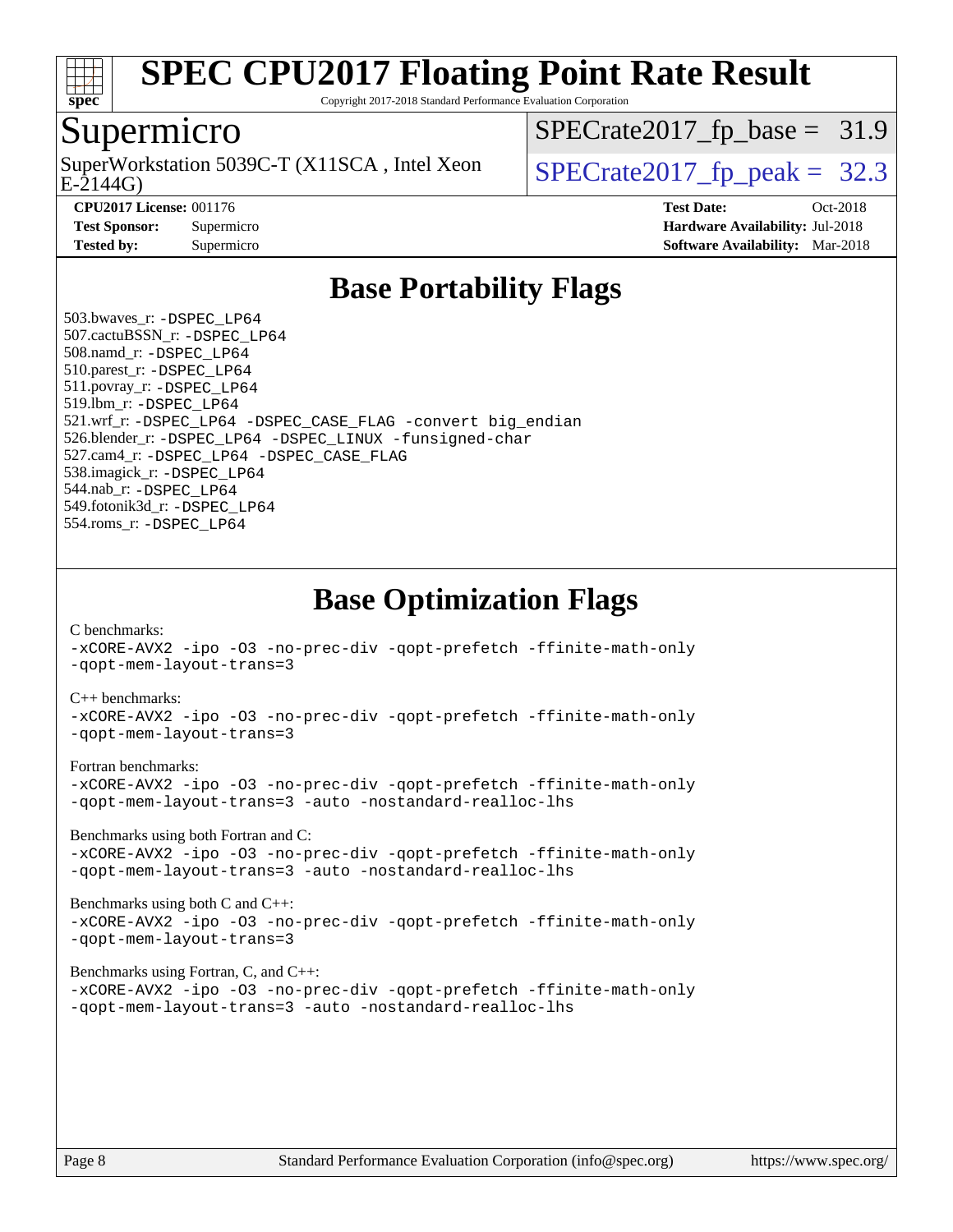

Copyright 2017-2018 Standard Performance Evaluation Corporation

#### Supermicro

SuperWorkstation 5039C-T (X11SCA, Intel Xeon<br>E-2144G)

[SPECrate2017\\_fp\\_base =](http://www.spec.org/auto/cpu2017/Docs/result-fields.html#SPECrate2017fpbase) 31.9

 $SPECTate2017_f p_peak = 32.3$ 

**[CPU2017 License:](http://www.spec.org/auto/cpu2017/Docs/result-fields.html#CPU2017License)** 001176 **[Test Date:](http://www.spec.org/auto/cpu2017/Docs/result-fields.html#TestDate)** Oct-2018 **[Test Sponsor:](http://www.spec.org/auto/cpu2017/Docs/result-fields.html#TestSponsor)** Supermicro **[Hardware Availability:](http://www.spec.org/auto/cpu2017/Docs/result-fields.html#HardwareAvailability)** Jul-2018 **[Tested by:](http://www.spec.org/auto/cpu2017/Docs/result-fields.html#Testedby)** Supermicro **[Software Availability:](http://www.spec.org/auto/cpu2017/Docs/result-fields.html#SoftwareAvailability)** Mar-2018

## **[Peak Compiler Invocation](http://www.spec.org/auto/cpu2017/Docs/result-fields.html#PeakCompilerInvocation)**

[C benchmarks:](http://www.spec.org/auto/cpu2017/Docs/result-fields.html#Cbenchmarks) [icc -m64 -std=c11](http://www.spec.org/cpu2017/results/res2018q4/cpu2017-20181029-09418.flags.html#user_CCpeak_intel_icc_64bit_c11_33ee0cdaae7deeeab2a9725423ba97205ce30f63b9926c2519791662299b76a0318f32ddfffdc46587804de3178b4f9328c46fa7c2b0cd779d7a61945c91cd35)

[C++ benchmarks:](http://www.spec.org/auto/cpu2017/Docs/result-fields.html#CXXbenchmarks) [icpc -m64](http://www.spec.org/cpu2017/results/res2018q4/cpu2017-20181029-09418.flags.html#user_CXXpeak_intel_icpc_64bit_4ecb2543ae3f1412ef961e0650ca070fec7b7afdcd6ed48761b84423119d1bf6bdf5cad15b44d48e7256388bc77273b966e5eb805aefd121eb22e9299b2ec9d9)

[Fortran benchmarks](http://www.spec.org/auto/cpu2017/Docs/result-fields.html#Fortranbenchmarks): [ifort -m64](http://www.spec.org/cpu2017/results/res2018q4/cpu2017-20181029-09418.flags.html#user_FCpeak_intel_ifort_64bit_24f2bb282fbaeffd6157abe4f878425411749daecae9a33200eee2bee2fe76f3b89351d69a8130dd5949958ce389cf37ff59a95e7a40d588e8d3a57e0c3fd751)

[Benchmarks using both Fortran and C:](http://www.spec.org/auto/cpu2017/Docs/result-fields.html#BenchmarksusingbothFortranandC) [ifort -m64](http://www.spec.org/cpu2017/results/res2018q4/cpu2017-20181029-09418.flags.html#user_CC_FCpeak_intel_ifort_64bit_24f2bb282fbaeffd6157abe4f878425411749daecae9a33200eee2bee2fe76f3b89351d69a8130dd5949958ce389cf37ff59a95e7a40d588e8d3a57e0c3fd751) [icc -m64 -std=c11](http://www.spec.org/cpu2017/results/res2018q4/cpu2017-20181029-09418.flags.html#user_CC_FCpeak_intel_icc_64bit_c11_33ee0cdaae7deeeab2a9725423ba97205ce30f63b9926c2519791662299b76a0318f32ddfffdc46587804de3178b4f9328c46fa7c2b0cd779d7a61945c91cd35)

[Benchmarks using both C and C++](http://www.spec.org/auto/cpu2017/Docs/result-fields.html#BenchmarksusingbothCandCXX): [icpc -m64](http://www.spec.org/cpu2017/results/res2018q4/cpu2017-20181029-09418.flags.html#user_CC_CXXpeak_intel_icpc_64bit_4ecb2543ae3f1412ef961e0650ca070fec7b7afdcd6ed48761b84423119d1bf6bdf5cad15b44d48e7256388bc77273b966e5eb805aefd121eb22e9299b2ec9d9) [icc -m64 -std=c11](http://www.spec.org/cpu2017/results/res2018q4/cpu2017-20181029-09418.flags.html#user_CC_CXXpeak_intel_icc_64bit_c11_33ee0cdaae7deeeab2a9725423ba97205ce30f63b9926c2519791662299b76a0318f32ddfffdc46587804de3178b4f9328c46fa7c2b0cd779d7a61945c91cd35)

[Benchmarks using Fortran, C, and C++:](http://www.spec.org/auto/cpu2017/Docs/result-fields.html#BenchmarksusingFortranCandCXX) [icpc -m64](http://www.spec.org/cpu2017/results/res2018q4/cpu2017-20181029-09418.flags.html#user_CC_CXX_FCpeak_intel_icpc_64bit_4ecb2543ae3f1412ef961e0650ca070fec7b7afdcd6ed48761b84423119d1bf6bdf5cad15b44d48e7256388bc77273b966e5eb805aefd121eb22e9299b2ec9d9) [icc -m64 -std=c11](http://www.spec.org/cpu2017/results/res2018q4/cpu2017-20181029-09418.flags.html#user_CC_CXX_FCpeak_intel_icc_64bit_c11_33ee0cdaae7deeeab2a9725423ba97205ce30f63b9926c2519791662299b76a0318f32ddfffdc46587804de3178b4f9328c46fa7c2b0cd779d7a61945c91cd35) [ifort -m64](http://www.spec.org/cpu2017/results/res2018q4/cpu2017-20181029-09418.flags.html#user_CC_CXX_FCpeak_intel_ifort_64bit_24f2bb282fbaeffd6157abe4f878425411749daecae9a33200eee2bee2fe76f3b89351d69a8130dd5949958ce389cf37ff59a95e7a40d588e8d3a57e0c3fd751)

**[Peak Portability Flags](http://www.spec.org/auto/cpu2017/Docs/result-fields.html#PeakPortabilityFlags)**

Same as Base Portability Flags

## **[Peak Optimization Flags](http://www.spec.org/auto/cpu2017/Docs/result-fields.html#PeakOptimizationFlags)**

[C benchmarks](http://www.spec.org/auto/cpu2017/Docs/result-fields.html#Cbenchmarks):

```
 519.lbm_r: -prof-gen(pass 1) -prof-use(pass 2) -ipo -xCORE-AVX2 -O3
-no-prec-div -qopt-prefetch -ffinite-math-only
-qopt-mem-layout-trans=3
 538.imagick_r: -xCORE-AVX2 -ipo -O3 -no-prec-div -qopt-prefetch
-ffinite-math-only -qopt-mem-layout-trans=3
544.nab_r: basepeak = yes
C++ benchmarks: 
 508.namd_r: -prof-gen(pass 1) -prof-use(pass 2) -ipo -xCORE-AVX2 -O3
-no-prec-div -qopt-prefetch -ffinite-math-only
-qopt-mem-layout-trans=3
```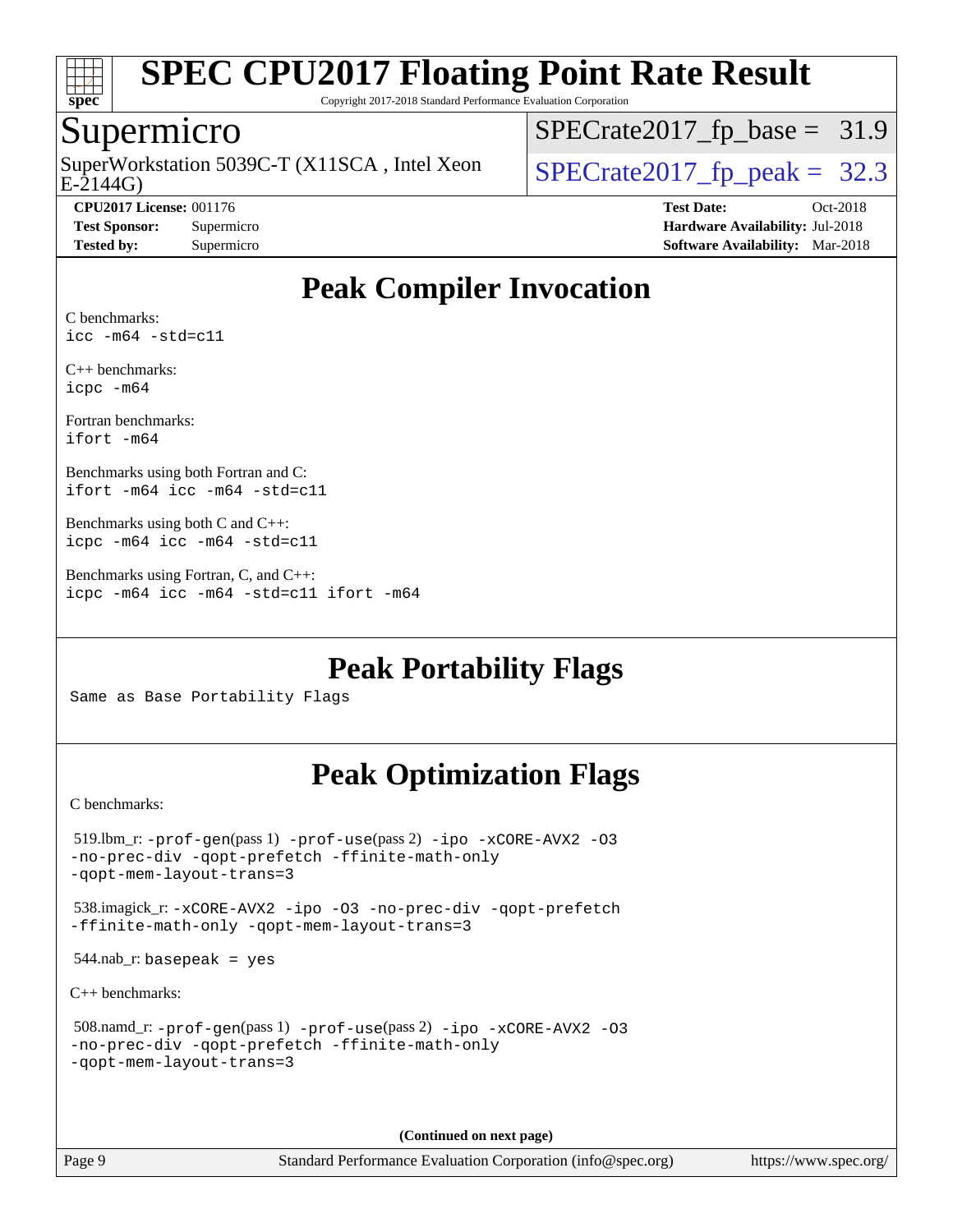

Copyright 2017-2018 Standard Performance Evaluation Corporation

#### Supermicro

SuperWorkstation 5039C-T (X11SCA, Intel Xeon  $SPECrate2017_fp\_peak = 32.3$ 

 $SPECTate2017_fp\_base = 31.9$ 

E-2144G)

**[Tested by:](http://www.spec.org/auto/cpu2017/Docs/result-fields.html#Testedby)** Supermicro **Supermicro [Software Availability:](http://www.spec.org/auto/cpu2017/Docs/result-fields.html#SoftwareAvailability)** Mar-2018

**[CPU2017 License:](http://www.spec.org/auto/cpu2017/Docs/result-fields.html#CPU2017License)** 001176 **[Test Date:](http://www.spec.org/auto/cpu2017/Docs/result-fields.html#TestDate)** Oct-2018 **[Test Sponsor:](http://www.spec.org/auto/cpu2017/Docs/result-fields.html#TestSponsor)** Supermicro **[Hardware Availability:](http://www.spec.org/auto/cpu2017/Docs/result-fields.html#HardwareAvailability)** Jul-2018

## **[Peak Optimization Flags \(Continued\)](http://www.spec.org/auto/cpu2017/Docs/result-fields.html#PeakOptimizationFlags)**

 510.parest\_r: [-xCORE-AVX2](http://www.spec.org/cpu2017/results/res2018q4/cpu2017-20181029-09418.flags.html#user_peakCXXOPTIMIZE510_parest_r_f-xCORE-AVX2) [-ipo](http://www.spec.org/cpu2017/results/res2018q4/cpu2017-20181029-09418.flags.html#user_peakCXXOPTIMIZE510_parest_r_f-ipo) [-O3](http://www.spec.org/cpu2017/results/res2018q4/cpu2017-20181029-09418.flags.html#user_peakCXXOPTIMIZE510_parest_r_f-O3) [-no-prec-div](http://www.spec.org/cpu2017/results/res2018q4/cpu2017-20181029-09418.flags.html#user_peakCXXOPTIMIZE510_parest_r_f-no-prec-div) [-qopt-prefetch](http://www.spec.org/cpu2017/results/res2018q4/cpu2017-20181029-09418.flags.html#user_peakCXXOPTIMIZE510_parest_r_f-qopt-prefetch) [-ffinite-math-only](http://www.spec.org/cpu2017/results/res2018q4/cpu2017-20181029-09418.flags.html#user_peakCXXOPTIMIZE510_parest_r_f_finite_math_only_cb91587bd2077682c4b38af759c288ed7c732db004271a9512da14a4f8007909a5f1427ecbf1a0fb78ff2a814402c6114ac565ca162485bbcae155b5e4258871) [-qopt-mem-layout-trans=3](http://www.spec.org/cpu2017/results/res2018q4/cpu2017-20181029-09418.flags.html#user_peakCXXOPTIMIZE510_parest_r_f-qopt-mem-layout-trans_de80db37974c74b1f0e20d883f0b675c88c3b01e9d123adea9b28688d64333345fb62bc4a798493513fdb68f60282f9a726aa07f478b2f7113531aecce732043) [Fortran benchmarks](http://www.spec.org/auto/cpu2017/Docs/result-fields.html#Fortranbenchmarks): 503.bwaves\_r: [-xCORE-AVX2](http://www.spec.org/cpu2017/results/res2018q4/cpu2017-20181029-09418.flags.html#user_peakFOPTIMIZE503_bwaves_r_f-xCORE-AVX2) [-ipo](http://www.spec.org/cpu2017/results/res2018q4/cpu2017-20181029-09418.flags.html#user_peakFOPTIMIZE503_bwaves_r_f-ipo) [-O3](http://www.spec.org/cpu2017/results/res2018q4/cpu2017-20181029-09418.flags.html#user_peakFOPTIMIZE503_bwaves_r_f-O3) [-no-prec-div](http://www.spec.org/cpu2017/results/res2018q4/cpu2017-20181029-09418.flags.html#user_peakFOPTIMIZE503_bwaves_r_f-no-prec-div) [-qopt-prefetch](http://www.spec.org/cpu2017/results/res2018q4/cpu2017-20181029-09418.flags.html#user_peakFOPTIMIZE503_bwaves_r_f-qopt-prefetch) [-ffinite-math-only](http://www.spec.org/cpu2017/results/res2018q4/cpu2017-20181029-09418.flags.html#user_peakFOPTIMIZE503_bwaves_r_f_finite_math_only_cb91587bd2077682c4b38af759c288ed7c732db004271a9512da14a4f8007909a5f1427ecbf1a0fb78ff2a814402c6114ac565ca162485bbcae155b5e4258871) [-qopt-mem-layout-trans=3](http://www.spec.org/cpu2017/results/res2018q4/cpu2017-20181029-09418.flags.html#user_peakFOPTIMIZE503_bwaves_r_f-qopt-mem-layout-trans_de80db37974c74b1f0e20d883f0b675c88c3b01e9d123adea9b28688d64333345fb62bc4a798493513fdb68f60282f9a726aa07f478b2f7113531aecce732043) [-auto](http://www.spec.org/cpu2017/results/res2018q4/cpu2017-20181029-09418.flags.html#user_peakFOPTIMIZE503_bwaves_r_f-auto) [-nostandard-realloc-lhs](http://www.spec.org/cpu2017/results/res2018q4/cpu2017-20181029-09418.flags.html#user_peakEXTRA_FOPTIMIZE503_bwaves_r_f_2003_std_realloc_82b4557e90729c0f113870c07e44d33d6f5a304b4f63d4c15d2d0f1fab99f5daaed73bdb9275d9ae411527f28b936061aa8b9c8f2d63842963b95c9dd6426b8a) 549.fotonik3d\_r: Same as 503.bwaves\_r 554.roms\_r: [-prof-gen](http://www.spec.org/cpu2017/results/res2018q4/cpu2017-20181029-09418.flags.html#user_peakPASS1_FFLAGSPASS1_LDFLAGS554_roms_r_prof_gen_5aa4926d6013ddb2a31985c654b3eb18169fc0c6952a63635c234f711e6e63dd76e94ad52365559451ec499a2cdb89e4dc58ba4c67ef54ca681ffbe1461d6b36)(pass 1) [-prof-use](http://www.spec.org/cpu2017/results/res2018q4/cpu2017-20181029-09418.flags.html#user_peakPASS2_FFLAGSPASS2_LDFLAGS554_roms_r_prof_use_1a21ceae95f36a2b53c25747139a6c16ca95bd9def2a207b4f0849963b97e94f5260e30a0c64f4bb623698870e679ca08317ef8150905d41bd88c6f78df73f19)(pass 2) [-ipo](http://www.spec.org/cpu2017/results/res2018q4/cpu2017-20181029-09418.flags.html#user_peakPASS1_FOPTIMIZEPASS2_FOPTIMIZE554_roms_r_f-ipo) [-xCORE-AVX2](http://www.spec.org/cpu2017/results/res2018q4/cpu2017-20181029-09418.flags.html#user_peakPASS2_FOPTIMIZE554_roms_r_f-xCORE-AVX2) [-O3](http://www.spec.org/cpu2017/results/res2018q4/cpu2017-20181029-09418.flags.html#user_peakPASS1_FOPTIMIZEPASS2_FOPTIMIZE554_roms_r_f-O3) [-no-prec-div](http://www.spec.org/cpu2017/results/res2018q4/cpu2017-20181029-09418.flags.html#user_peakPASS1_FOPTIMIZEPASS2_FOPTIMIZE554_roms_r_f-no-prec-div) [-qopt-prefetch](http://www.spec.org/cpu2017/results/res2018q4/cpu2017-20181029-09418.flags.html#user_peakPASS1_FOPTIMIZEPASS2_FOPTIMIZE554_roms_r_f-qopt-prefetch) [-ffinite-math-only](http://www.spec.org/cpu2017/results/res2018q4/cpu2017-20181029-09418.flags.html#user_peakPASS1_FOPTIMIZEPASS2_FOPTIMIZE554_roms_r_f_finite_math_only_cb91587bd2077682c4b38af759c288ed7c732db004271a9512da14a4f8007909a5f1427ecbf1a0fb78ff2a814402c6114ac565ca162485bbcae155b5e4258871) [-qopt-mem-layout-trans=3](http://www.spec.org/cpu2017/results/res2018q4/cpu2017-20181029-09418.flags.html#user_peakPASS1_FOPTIMIZEPASS2_FOPTIMIZE554_roms_r_f-qopt-mem-layout-trans_de80db37974c74b1f0e20d883f0b675c88c3b01e9d123adea9b28688d64333345fb62bc4a798493513fdb68f60282f9a726aa07f478b2f7113531aecce732043) [-auto](http://www.spec.org/cpu2017/results/res2018q4/cpu2017-20181029-09418.flags.html#user_peakPASS2_FOPTIMIZE554_roms_r_f-auto) [-nostandard-realloc-lhs](http://www.spec.org/cpu2017/results/res2018q4/cpu2017-20181029-09418.flags.html#user_peakEXTRA_FOPTIMIZE554_roms_r_f_2003_std_realloc_82b4557e90729c0f113870c07e44d33d6f5a304b4f63d4c15d2d0f1fab99f5daaed73bdb9275d9ae411527f28b936061aa8b9c8f2d63842963b95c9dd6426b8a) [Benchmarks using both Fortran and C](http://www.spec.org/auto/cpu2017/Docs/result-fields.html#BenchmarksusingbothFortranandC): [-prof-gen](http://www.spec.org/cpu2017/results/res2018q4/cpu2017-20181029-09418.flags.html#user_CC_FCpeak_prof_gen_5aa4926d6013ddb2a31985c654b3eb18169fc0c6952a63635c234f711e6e63dd76e94ad52365559451ec499a2cdb89e4dc58ba4c67ef54ca681ffbe1461d6b36)(pass 1) [-prof-use](http://www.spec.org/cpu2017/results/res2018q4/cpu2017-20181029-09418.flags.html#user_CC_FCpeak_prof_use_1a21ceae95f36a2b53c25747139a6c16ca95bd9def2a207b4f0849963b97e94f5260e30a0c64f4bb623698870e679ca08317ef8150905d41bd88c6f78df73f19)(pass 2) [-ipo](http://www.spec.org/cpu2017/results/res2018q4/cpu2017-20181029-09418.flags.html#user_CC_FCpeak_f-ipo) [-xCORE-AVX2](http://www.spec.org/cpu2017/results/res2018q4/cpu2017-20181029-09418.flags.html#user_CC_FCpeak_f-xCORE-AVX2) [-O3](http://www.spec.org/cpu2017/results/res2018q4/cpu2017-20181029-09418.flags.html#user_CC_FCpeak_f-O3) [-no-prec-div](http://www.spec.org/cpu2017/results/res2018q4/cpu2017-20181029-09418.flags.html#user_CC_FCpeak_f-no-prec-div) [-qopt-prefetch](http://www.spec.org/cpu2017/results/res2018q4/cpu2017-20181029-09418.flags.html#user_CC_FCpeak_f-qopt-prefetch) [-ffinite-math-only](http://www.spec.org/cpu2017/results/res2018q4/cpu2017-20181029-09418.flags.html#user_CC_FCpeak_f_finite_math_only_cb91587bd2077682c4b38af759c288ed7c732db004271a9512da14a4f8007909a5f1427ecbf1a0fb78ff2a814402c6114ac565ca162485bbcae155b5e4258871) [-qopt-mem-layout-trans=3](http://www.spec.org/cpu2017/results/res2018q4/cpu2017-20181029-09418.flags.html#user_CC_FCpeak_f-qopt-mem-layout-trans_de80db37974c74b1f0e20d883f0b675c88c3b01e9d123adea9b28688d64333345fb62bc4a798493513fdb68f60282f9a726aa07f478b2f7113531aecce732043) [-auto](http://www.spec.org/cpu2017/results/res2018q4/cpu2017-20181029-09418.flags.html#user_CC_FCpeak_f-auto) [-nostandard-realloc-lhs](http://www.spec.org/cpu2017/results/res2018q4/cpu2017-20181029-09418.flags.html#user_CC_FCpeak_f_2003_std_realloc_82b4557e90729c0f113870c07e44d33d6f5a304b4f63d4c15d2d0f1fab99f5daaed73bdb9275d9ae411527f28b936061aa8b9c8f2d63842963b95c9dd6426b8a) [Benchmarks using both C and C++](http://www.spec.org/auto/cpu2017/Docs/result-fields.html#BenchmarksusingbothCandCXX): 511.povray\_r: [-prof-gen](http://www.spec.org/cpu2017/results/res2018q4/cpu2017-20181029-09418.flags.html#user_peakPASS1_CFLAGSPASS1_CXXFLAGSPASS1_LDFLAGS511_povray_r_prof_gen_5aa4926d6013ddb2a31985c654b3eb18169fc0c6952a63635c234f711e6e63dd76e94ad52365559451ec499a2cdb89e4dc58ba4c67ef54ca681ffbe1461d6b36)(pass 1) [-prof-use](http://www.spec.org/cpu2017/results/res2018q4/cpu2017-20181029-09418.flags.html#user_peakPASS2_CFLAGSPASS2_CXXFLAGSPASS2_LDFLAGS511_povray_r_prof_use_1a21ceae95f36a2b53c25747139a6c16ca95bd9def2a207b4f0849963b97e94f5260e30a0c64f4bb623698870e679ca08317ef8150905d41bd88c6f78df73f19)(pass 2) [-ipo](http://www.spec.org/cpu2017/results/res2018q4/cpu2017-20181029-09418.flags.html#user_peakPASS1_COPTIMIZEPASS1_CXXOPTIMIZEPASS2_COPTIMIZEPASS2_CXXOPTIMIZE511_povray_r_f-ipo) [-xCORE-AVX2](http://www.spec.org/cpu2017/results/res2018q4/cpu2017-20181029-09418.flags.html#user_peakPASS2_COPTIMIZEPASS2_CXXOPTIMIZE511_povray_r_f-xCORE-AVX2) [-O3](http://www.spec.org/cpu2017/results/res2018q4/cpu2017-20181029-09418.flags.html#user_peakPASS1_COPTIMIZEPASS1_CXXOPTIMIZEPASS2_COPTIMIZEPASS2_CXXOPTIMIZE511_povray_r_f-O3) [-no-prec-div](http://www.spec.org/cpu2017/results/res2018q4/cpu2017-20181029-09418.flags.html#user_peakPASS1_COPTIMIZEPASS1_CXXOPTIMIZEPASS2_COPTIMIZEPASS2_CXXOPTIMIZE511_povray_r_f-no-prec-div) [-qopt-prefetch](http://www.spec.org/cpu2017/results/res2018q4/cpu2017-20181029-09418.flags.html#user_peakPASS1_COPTIMIZEPASS1_CXXOPTIMIZEPASS2_COPTIMIZEPASS2_CXXOPTIMIZE511_povray_r_f-qopt-prefetch) [-ffinite-math-only](http://www.spec.org/cpu2017/results/res2018q4/cpu2017-20181029-09418.flags.html#user_peakPASS1_COPTIMIZEPASS1_CXXOPTIMIZEPASS2_COPTIMIZEPASS2_CXXOPTIMIZE511_povray_r_f_finite_math_only_cb91587bd2077682c4b38af759c288ed7c732db004271a9512da14a4f8007909a5f1427ecbf1a0fb78ff2a814402c6114ac565ca162485bbcae155b5e4258871) [-qopt-mem-layout-trans=3](http://www.spec.org/cpu2017/results/res2018q4/cpu2017-20181029-09418.flags.html#user_peakPASS1_COPTIMIZEPASS1_CXXOPTIMIZEPASS2_COPTIMIZEPASS2_CXXOPTIMIZE511_povray_r_f-qopt-mem-layout-trans_de80db37974c74b1f0e20d883f0b675c88c3b01e9d123adea9b28688d64333345fb62bc4a798493513fdb68f60282f9a726aa07f478b2f7113531aecce732043) 526.blender\_r: [-xCORE-AVX2](http://www.spec.org/cpu2017/results/res2018q4/cpu2017-20181029-09418.flags.html#user_peakCOPTIMIZECXXOPTIMIZE526_blender_r_f-xCORE-AVX2) [-ipo](http://www.spec.org/cpu2017/results/res2018q4/cpu2017-20181029-09418.flags.html#user_peakCOPTIMIZECXXOPTIMIZE526_blender_r_f-ipo) [-O3](http://www.spec.org/cpu2017/results/res2018q4/cpu2017-20181029-09418.flags.html#user_peakCOPTIMIZECXXOPTIMIZE526_blender_r_f-O3) [-no-prec-div](http://www.spec.org/cpu2017/results/res2018q4/cpu2017-20181029-09418.flags.html#user_peakCOPTIMIZECXXOPTIMIZE526_blender_r_f-no-prec-div) [-qopt-prefetch](http://www.spec.org/cpu2017/results/res2018q4/cpu2017-20181029-09418.flags.html#user_peakCOPTIMIZECXXOPTIMIZE526_blender_r_f-qopt-prefetch) [-ffinite-math-only](http://www.spec.org/cpu2017/results/res2018q4/cpu2017-20181029-09418.flags.html#user_peakCOPTIMIZECXXOPTIMIZE526_blender_r_f_finite_math_only_cb91587bd2077682c4b38af759c288ed7c732db004271a9512da14a4f8007909a5f1427ecbf1a0fb78ff2a814402c6114ac565ca162485bbcae155b5e4258871) [-qopt-mem-layout-trans=3](http://www.spec.org/cpu2017/results/res2018q4/cpu2017-20181029-09418.flags.html#user_peakCOPTIMIZECXXOPTIMIZE526_blender_r_f-qopt-mem-layout-trans_de80db37974c74b1f0e20d883f0b675c88c3b01e9d123adea9b28688d64333345fb62bc4a798493513fdb68f60282f9a726aa07f478b2f7113531aecce732043) [Benchmarks using Fortran, C, and C++:](http://www.spec.org/auto/cpu2017/Docs/result-fields.html#BenchmarksusingFortranCandCXX) [-xCORE-AVX2](http://www.spec.org/cpu2017/results/res2018q4/cpu2017-20181029-09418.flags.html#user_CC_CXX_FCpeak_f-xCORE-AVX2) [-ipo](http://www.spec.org/cpu2017/results/res2018q4/cpu2017-20181029-09418.flags.html#user_CC_CXX_FCpeak_f-ipo) [-O3](http://www.spec.org/cpu2017/results/res2018q4/cpu2017-20181029-09418.flags.html#user_CC_CXX_FCpeak_f-O3) [-no-prec-div](http://www.spec.org/cpu2017/results/res2018q4/cpu2017-20181029-09418.flags.html#user_CC_CXX_FCpeak_f-no-prec-div) [-qopt-prefetch](http://www.spec.org/cpu2017/results/res2018q4/cpu2017-20181029-09418.flags.html#user_CC_CXX_FCpeak_f-qopt-prefetch) [-ffinite-math-only](http://www.spec.org/cpu2017/results/res2018q4/cpu2017-20181029-09418.flags.html#user_CC_CXX_FCpeak_f_finite_math_only_cb91587bd2077682c4b38af759c288ed7c732db004271a9512da14a4f8007909a5f1427ecbf1a0fb78ff2a814402c6114ac565ca162485bbcae155b5e4258871) [-qopt-mem-layout-trans=3](http://www.spec.org/cpu2017/results/res2018q4/cpu2017-20181029-09418.flags.html#user_CC_CXX_FCpeak_f-qopt-mem-layout-trans_de80db37974c74b1f0e20d883f0b675c88c3b01e9d123adea9b28688d64333345fb62bc4a798493513fdb68f60282f9a726aa07f478b2f7113531aecce732043) [-auto](http://www.spec.org/cpu2017/results/res2018q4/cpu2017-20181029-09418.flags.html#user_CC_CXX_FCpeak_f-auto) [-nostandard-realloc-lhs](http://www.spec.org/cpu2017/results/res2018q4/cpu2017-20181029-09418.flags.html#user_CC_CXX_FCpeak_f_2003_std_realloc_82b4557e90729c0f113870c07e44d33d6f5a304b4f63d4c15d2d0f1fab99f5daaed73bdb9275d9ae411527f28b936061aa8b9c8f2d63842963b95c9dd6426b8a) The flags files that were used to format this result can be browsed at <http://www.spec.org/cpu2017/flags/Intel-ic18.0-official-linux64.2017-12-21.html> <http://www.spec.org/cpu2017/flags/Supermicro-Platform-Settings-V1.2-SKL-revD.html>

You can also download the XML flags sources by saving the following links: <http://www.spec.org/cpu2017/flags/Intel-ic18.0-official-linux64.2017-12-21.xml> <http://www.spec.org/cpu2017/flags/Supermicro-Platform-Settings-V1.2-SKL-revD.xml>